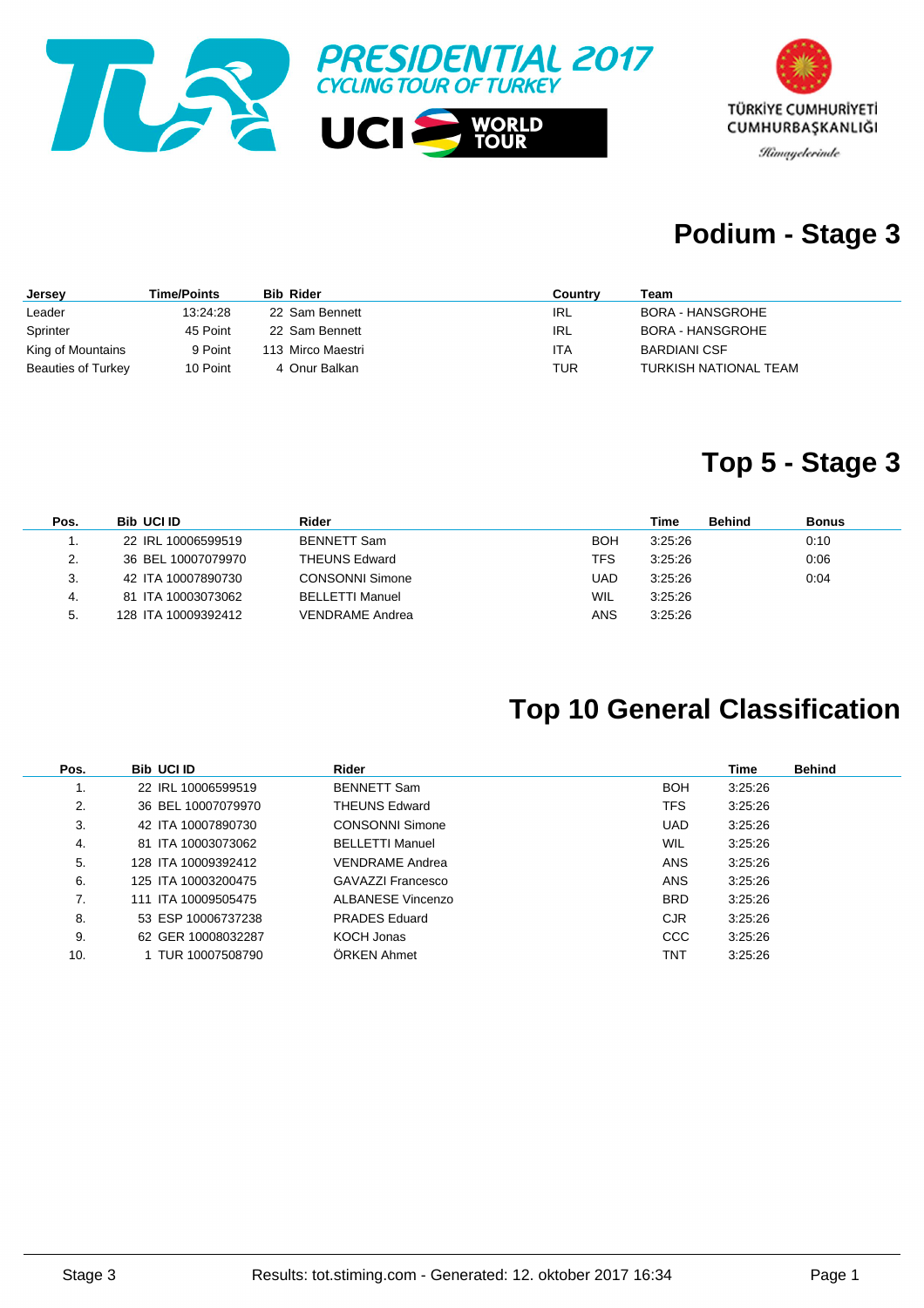

#### **Stage 3 Fethiye - Marmaris (Stage classification)**

| Pos. | Bib UCI ID          | Rider                         |            | Time    | <b>Behind</b> | <b>Bonus</b> |
|------|---------------------|-------------------------------|------------|---------|---------------|--------------|
| 1.   | 22 IRL 10006599519  | <b>BENNETT Sam</b>            | <b>BOH</b> | 3:25:26 |               | 0:10         |
| 2.   | 36 BEL 10007079970  | <b>THEUNS Edward</b>          | <b>TFS</b> | 3:25:26 |               | 0:06         |
| 3.   | 42 ITA 10007890730  | <b>CONSONNI Simone</b>        | <b>UAD</b> | 3:25:26 |               | 0:04         |
| 4.   | 81 ITA 10003073062  | <b>BELLETTI Manuel</b>        | WIL        | 3:25:26 |               |              |
| 5.   | 128 ITA 10009392412 | <b>VENDRAME Andrea</b>        | <b>ANS</b> | 3:25:26 |               |              |
| 6.   | 125 ITA 10003200475 | <b>GAVAZZI Francesco</b>      | ANS        | 3:25:26 |               |              |
| 7.   | 111 ITA 10009505475 | <b>ALBANESE Vincenzo</b>      | <b>BRD</b> | 3:25:26 |               |              |
| 8.   | 53 ESP 10006737238  | <b>PRADES Eduard</b>          | <b>CJR</b> | 3:25:26 |               |              |
| 9.   | 62 GER 10008032287  | <b>KOCH Jonas</b>             | ccc        | 3:25:26 |               |              |
| 10.  | 1 TUR 10007508790   | ÖRKEN Ahmet                   | <b>TNT</b> | 3:25:26 |               |              |
| 11.  | 25 AUT 10007631557  | MÜHLBERGER Gregor             | <b>BOH</b> | 3:25:26 |               |              |
| 12.  | 47 ITA 10005467952  | <b>ULISSI Diego</b>           | <b>UAD</b> | 3:25:26 |               |              |
| 13.  | 71 RUS 10002832279  | <b>TRUSOV Nikolay</b>         | GAZ        | 3:25:26 |               |              |
| 14.  | 112 ITA 10006467860 | <b>BARBIN Enrico</b>          | <b>BRD</b> | 3:25:26 |               |              |
| 15.  | 84 VEN 10008674208  | GODOY Yonder                  | WIL        | 3:25:26 |               |              |
| 16.  | 34 COL 10004641937  | PANTANO GOMEZ Jarlinson       | <b>TFS</b> | 3:25:26 |               |              |
| 17.  | 52 POR 10006878900  | <b>REIS Rafael</b>            | <b>CJR</b> | 3:25:26 |               |              |
| 18.  | 103 BEL 10002416900 | <b>HABEAUX Gregory</b>        | <b>WVA</b> | 3:25:26 |               |              |
| 19.  | 21 NZL 10005506651  | <b>ARCHBOLD Shane</b>         | <b>BOH</b> | 3:25:26 |               |              |
| 20.  | 11 KAS 10004703672  | <b>ZEITS Andrey</b>           | AST        | 3:25:26 |               |              |
| 21.  | 13 DEN 10006828174  | <b>HANSEN Jesper</b>          | AST        | 3:25:26 |               |              |
| 22.  | 73 RUS 10008661272  | <b>ARSLANOV Ildar</b>         | GAZ        | 3:25:26 |               |              |
| 23.  | 113 ITA 10006684896 | <b>MAESTRI Mirco</b>          | <b>BRD</b> | 3:25:26 |               |              |
| 24.  | 58 ESP 10006555867  | <b>RUBIO Diego</b>            | <b>CJR</b> | 3:25:26 |               |              |
| 25.  | 67 POL 10002832077  | <b>TACIAK Mateusz</b>         | CCC        | 3:25:26 |               |              |
| 26.  | 82 COL 10009226401  | <b>MARTINEZ Daniel Felipe</b> | WIL        | 3:25:26 |               |              |
| 27.  | 94 ESP 10006489987  | SIMON CASULLERAS Jordi        | SOU        | 3:25:26 |               |              |
| 28.  | 43 POL 10001426890  | NIEMIEC Przemyslaw            | <b>UAD</b> | 3:25:26 |               |              |
| 29.  | 57 ESP 10002526327  | <b>ARROYO David</b>           | <b>CJR</b> | 3:25:26 |               |              |
| 30.  | 86 ITA 10006903754  | <b>BERTAZZO Liam</b>          | WIL        | 3:25:26 |               |              |
| 31.  | 54 ESP 10009191540  | <b>MOLINA Antonio</b>         | <b>CJR</b> | 3:25:26 |               |              |
| 32.  | 48 ITA 10007585077  | <b>ZURLO Federico</b>         | <b>UAD</b> | 3:25:26 |               |              |
| 33.  | 27 LVA 10002879062  | <b>SARAMOTINS Aleksejs</b>    | <b>BOH</b> | 3:25:26 |               |              |
| 34.  | 55 USA 10006919417  | <b>BUTLER Christopher</b>     | <b>CJR</b> | 3:25:26 |               |              |
| 35.  | 23 GER 10007583158  | <b>HERKLOTZ Silvio</b>        | <b>BOH</b> | 3:25:26 |               |              |
| 36.  | 75 RUS 10002302015  | <b>LAGUTIN Sergey</b>         | GAZ        | 3:25:26 |               |              |
| 37.  | 117 ITA 10007527786 | TONELLI Alessandro            | BRD        | 3:25:26 |               |              |
| 38.  | 127 ITA 10008912563 | <b>MASNADA Fausto</b>         | ANS        | 3:25:26 |               |              |
| 39.  | 38 NED 10003322939  | VAN POPPEL Boy                | <b>TFS</b> | 3:25:26 |               |              |
| 40.  | 17 KAS 10007219309  | <b>BIZHIGITOV Zhandos</b>     | AST        | 3:25:26 |               |              |
| 41.  | 78 RUS 10002314947  | <b>BRUTT Pavel</b>            | GAZ        | 3:25:26 |               |              |
| 42.  | 118 ITA 10005658114 | <b>ZARDINI Edoardo</b>        | <b>BRD</b> | 3:25:26 |               |              |
| 43.  | 85 HVI 10006887687  | KOSHEVOY Ilia                 | <b>WIL</b> | 3:25:26 |               |              |
| 44.  | 66 POL 10007946506  | <b>PALUTA Michal</b>          | ccc        | 3:25:26 |               |              |
| 45.  | 46 ITA 10009703620  | <b>RAVASI Edward</b>          | UAD        | 3:25:26 |               |              |
| 46.  | 41 COL 10006916080  | ATAMUPA HURTADO Jhon Darwin   | <b>UAD</b> | 3:25:37 | $+0:11$       |              |
| 47.  | 64 POL 10007994194  | <b>PLUCINSKI Leszek</b>       | CCC        | 3:25:37 | $+0:11$       |              |
| 48.  | 35 USA 10006570924  | <b>REIJNEN Kiel</b>           | <b>TFS</b> | 3:25:37 | $+0:11$       |              |
| 49.  | 83 COL 10010984020  | <b>FLOREZ Miguel</b>          | <b>WIL</b> | 3:25:37 | $+0:11$       |              |
| 50.  | 63 POL 10009765254  | <b>BROZYNA Piotr</b>          | CCC        | 3:25:37 | $+0:11$       |              |
|      |                     |                               |            |         |               |              |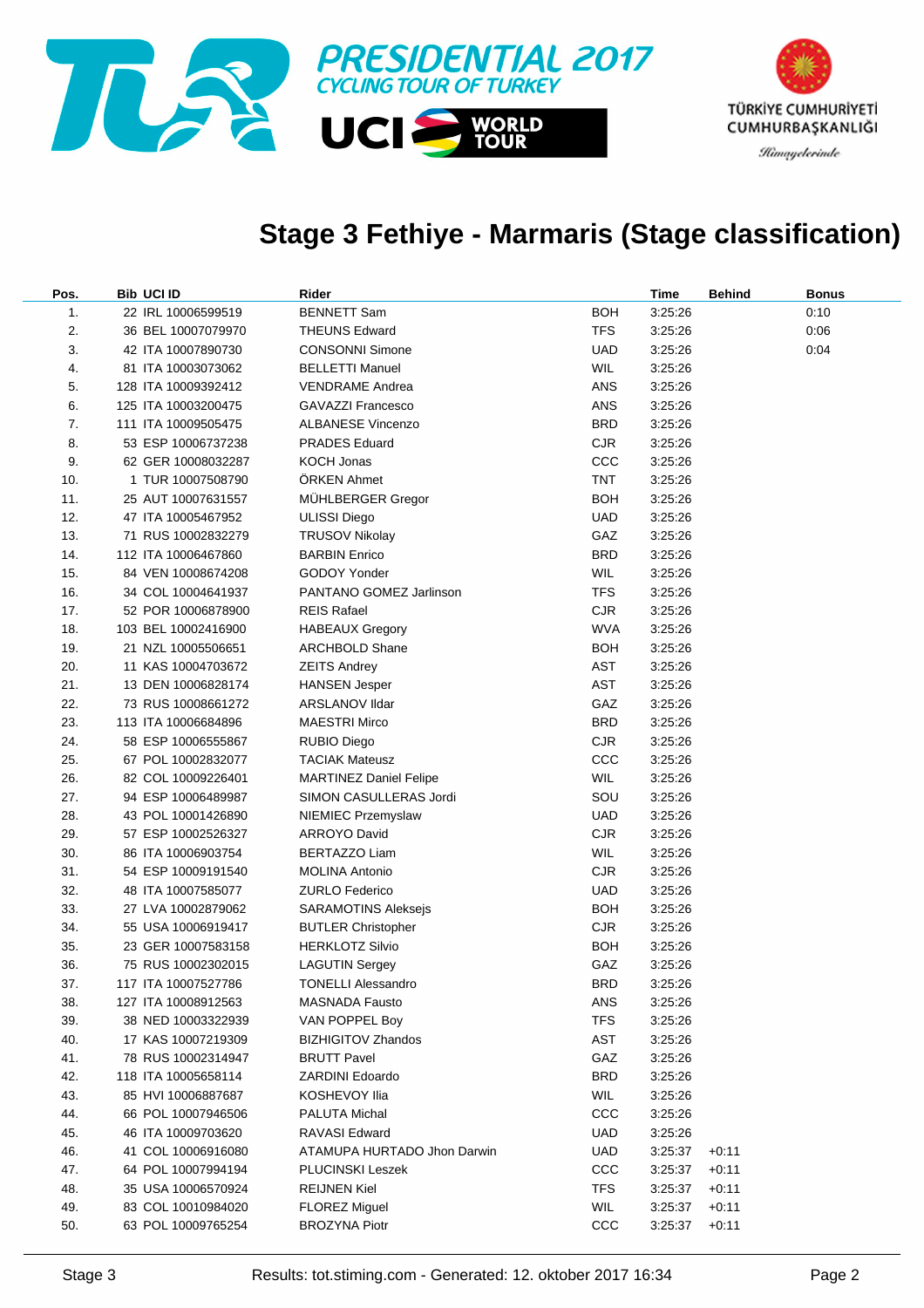





| 51. | 74 RUS 10002652528  | <b>FIRSANOV Sergey</b>      | GAZ        | 3:25:37 | $+0:11$  |      |
|-----|---------------------|-----------------------------|------------|---------|----------|------|
| 52. | 121 ITA 10008661777 | <b>BALLERINI Davide</b>     | ANS        | 3:25:39 | $+0:13$  |      |
| 53. | 107 SUI 10007803127 | <b>SPENGLER Lukas</b>       | <b>WVA</b> | 3:25:41 | $+0:15$  |      |
| 54. | 32 JPN 10002523596  | <b>BEPPU Fumiyuki</b>       | <b>TFS</b> | 3:25:59 | $+0.33$  |      |
| 55. | 12 KAS 10004828459  | <b>GRUZDEV Dmitriy</b>      | AST        | 3:26:14 | $+0.48$  |      |
| 56. | 15 ITA 10009027852  | <b>MINALI Riccardo</b>      | AST        | 3:26:14 | $+0.48$  |      |
| 57. | 116 ITA 10008696032 | <b>STERBINI Simone</b>      | <b>BRD</b> | 3:26:14 | $+0.48$  |      |
| 58. | 44 SVN 10004611726  | <b>KUMP Marko</b>           | <b>UAD</b> | 3:26:14 | $+0.48$  |      |
| 59. | 61 CZE 10007503134  | <b>SISR Frantisek</b>       | ccc        | 3:26:14 | $+0.48$  |      |
| 60. | 2 TUR 10005828165   | <b>BAKIRCI Nazim</b>        | <b>TNT</b> | 3:26:14 | $+0.48$  |      |
| 61. | 51 ITA 10010991902  | CELANO Danilo               | <b>CJR</b> | 3:26:14 | $+0.48$  |      |
| 62. | 105 FRA 10049906682 | <b>MASSON Christophe</b>    | <b>WVA</b> | 3:26:14 | $+0.48$  |      |
| 63. | 92 BRA 10005671450  | SANTOS CARDOSO Flavio       | SOU        | 3:26:23 | $+0.57$  |      |
| 64. | 4 TUR 10009197301   | <b>BALKAN Onur</b>          | <b>TNT</b> | 3:26:23 | $+0.57$  |      |
| 65. | 77 RUS 10005914758  | <b>BOEV</b> Igor            | GAZ        | 3:26:23 | $+0.57$  |      |
| 66. | 115 ITA 10006904057 | SIMION Paolo                | <b>BRD</b> | 3:26:51 | $+1:25$  |      |
| 67. | 114 ITA 10010084344 | <b>MARONESE Marco</b>       | <b>BRD</b> | 3:26:51 | $+1:25$  |      |
| 68. | 5 TUR 10009712310   | <b>BALKAN Serkan</b>        | <b>TNT</b> | 3:26:51 | $+1:25$  |      |
| 69. | 3 TUR 10009267524   | <b>AKDILEK Ahmet</b>        | <b>TNT</b> | 3:26:51 | $+1:25$  |      |
| 70. | 24 CZE 10003272217  | <b>KÖNIG Leopold</b>        | <b>BOH</b> | 3:27:01 | $+1:35$  |      |
| 71. | 91 BRA 10006885364  | FERRAZ AFFONSO Murilo       | SOU        | 3:27:01 | $+1:35$  |      |
| 72. | 68 POL 10007951455  | STOSZ Patryk                | CCC        | 3:27:57 | $+2:31$  |      |
| 73. | 18 KAS 10010041100  | STALNOV Nikita              | AST        | 3:28:24 | $+2:58$  |      |
| 74. | 108 BEL 10008638539 | <b>ROBEET Ludovic</b>       | <b>WVA</b> | 3:29:01 | $+3:35$  |      |
| 75. | 106 BEL 10007969643 | STASSEN Julien              | <b>WVA</b> | 3:29:01 | $+3:35$  |      |
| 76. | 88 ITA 10006003876  | <b>CECCHIN Alberto</b>      | WIL        | 3:29:03 | $+3:37$  |      |
| 77. | 124 ITA 10008672891 | <b>FRAPPORTI Mattia</b>     | ANS        | 3:30:28 | $+5:02$  |      |
| 78. | 126 ITA 10008198201 | SPREAFICO Matteo            | ANS        | 3:30:53 | $+5:27$  |      |
| 79. | 102 BEL 10009806074 | DUQUENNOY Jimmy             | <b>WVA</b> | 3:30:53 | $+5:27$  |      |
| 80. | 65 POL 10008628637  | MALECKI Kamil               | CCC        | 3:30:53 | $+5:27$  |      |
| 81. | 37 USA 10007897602  | <b>DANIEL Gregory</b>       | <b>TFS</b> | 3:31:36 | $+6:10$  | 0:01 |
| 82. | 87 ITA 10008897409  | <b>TURRIN Alex</b>          | WIL        | 3:31:45 | $+6:19$  |      |
| 83. | 28 GER 10006670954  | <b>SCHWARZMANN Michael</b>  | <b>BOH</b> | 3:31:45 | $+6:19$  |      |
| 84. | 93 BRA 10003232912  | NICACIO Pedro Autran        | SOU        | 3:32:58 | $+7:32$  |      |
| 85. | 98 BRA 10015763692  | SILVA Lincoln               | SOU        | 3:32:58 | $+7:32$  |      |
| 86. | 26 ITA 10005390352  | PELUCCHI Matteo             | <b>BOH</b> | 3:32:58 | $+7:32$  |      |
| 87. | 104 BEL 10009365837 | <b>DERUETTE Thomas</b>      | <b>WVA</b> | 3:32:58 | $+7:32$  | 0:02 |
| 88. | 31 ITA 10006114620  | <b>ALAFACI Eugenio</b>      | <b>TFS</b> | 3:32:58 | $+7:32$  |      |
| 89. | 97 BRA 10003233417  | SILVA Roberto               | SOU        | 3:32:58 | $+7:32$  |      |
| 90. | 16 KAS 10003264941  | TLEUBAYEV Ruslan            | AST        | 3:32:58 | $+7:32$  |      |
| 91. | 6 TUR 10008683100   | <b>SAMLI Feritcan</b>       | <b>TNT</b> | 3:32:58 | $+7:32$  | 0:03 |
| 92. | 8 TUR 10007593868   | <b>ATALAY Muhammet</b>      | <b>TNT</b> | 3:32:58 | $+7:32$  |      |
| 93. | 122 ITA 10004509268 | <b>BENFATTO Marco</b>       | <b>ANS</b> | 3:32:58 | $+7:32$  |      |
| 94. | 7 TUR 10060263252   | ÖZGÜR Batuhan               | <b>TNT</b> | 3:32:58 | $+7:32$  |      |
| 95. | 95 BRA 10015145017  | PIRES Raphael               | SOU        | 3:32:58 | $+7:32$  |      |
| 96. | 33 ITA 10004739442  | <b>COLEDAN Marco</b>        | <b>TFS</b> | 3:32:58 | $+7:32$  |      |
| 97. | 45 NOR 10006535356  | <b>LAENGEN Vegard Stake</b> | <b>UAD</b> | 3:32:58 | $+7:32$  |      |
| 98. | 76 RUS 10003270904  | ROVNY Ivan                  | GAZ        | 3:41:02 | $+15:36$ |      |
| 99. | 96 BRA 10023467415  | RANGHETTI Victor            | SOU        | 3:41:02 | $+15:36$ |      |
| DNS | 123 ITA 10004501891 | <b>FRAPPORTI Marco</b>      | ANS        |         |          |      |
|     |                     |                             |            |         |          |      |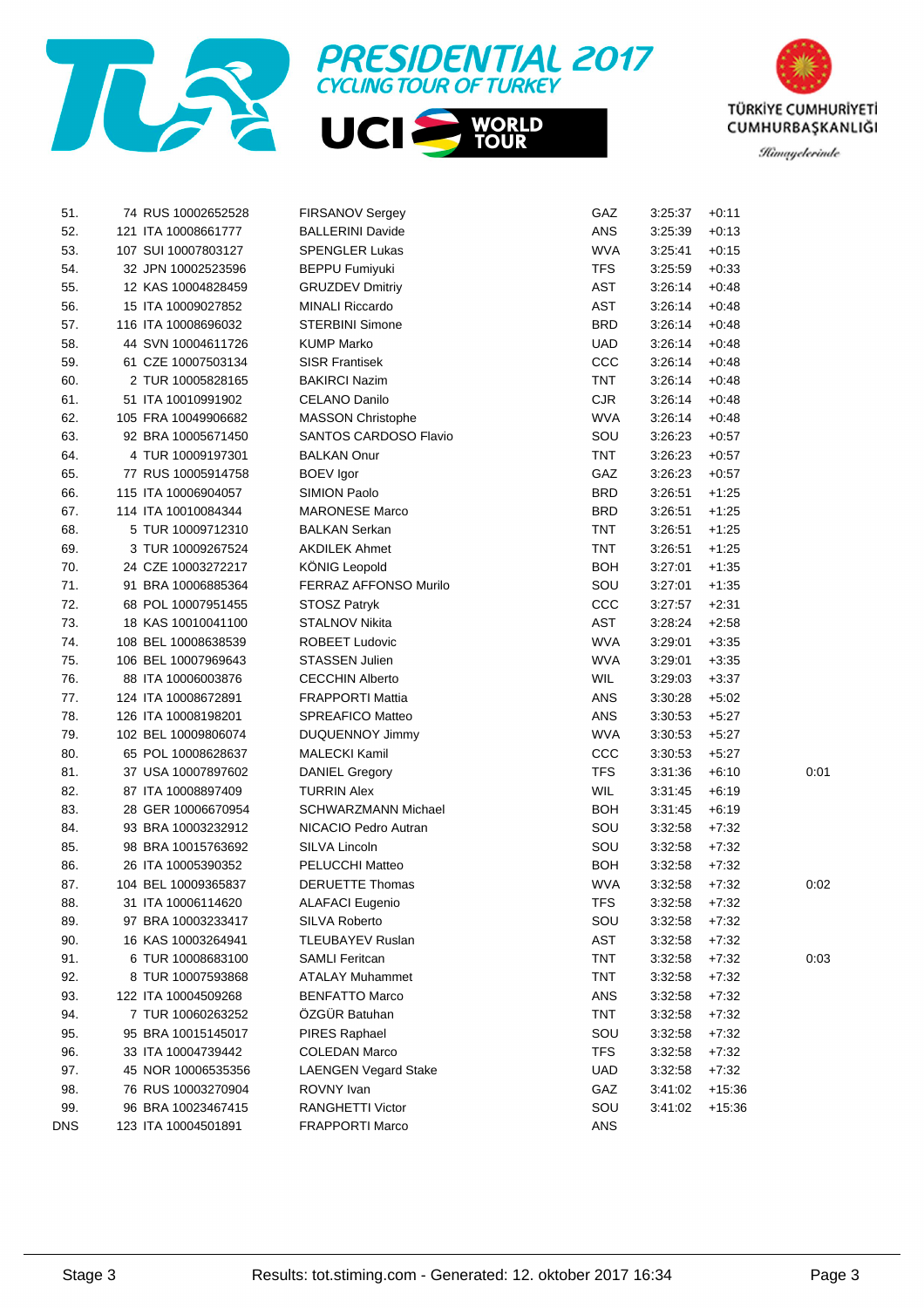



#### **General classification**

| Pos. | <b>Bib UCI ID</b>   | Rider                         |            | <b>Time</b> | <b>Behind</b> |
|------|---------------------|-------------------------------|------------|-------------|---------------|
| 1.   | 22 IRL 10006599519  | <b>BENNETT Sam</b>            | <b>BOH</b> | 13:24:28    |               |
| 2.   | 36 BEL 10007079970  | <b>THEUNS Edward</b>          | <b>TFS</b> | 13:24:42    | $+0:14$       |
| 3.   | 42 ITA 10007890730  | <b>CONSONNI Simone</b>        | <b>UAD</b> | 13:24:54    | $+0.26$       |
| 4.   | 111 ITA 10009505475 | <b>ALBANESE Vincenzo</b>      | <b>BRD</b> | 13:24:57    | $+0.29$       |
| 5.   | 47 ITA 10005467952  | <b>ULISSI Diego</b>           | <b>UAD</b> | 13:24:57    | $+0.29$       |
| 6.   | 125 ITA 10003200475 | <b>GAVAZZI Francesco</b>      | ANS        | 13:24:57    | $+0.29$       |
| 7.   | 113 ITA 10006684896 | <b>MAESTRI Mirco</b>          | <b>BRD</b> | 13:24:57    | $+0.29$       |
| 8.   | 81 ITA 10003073062  | <b>BELLETTI Manuel</b>        | <b>WIL</b> | 13:24:58    | $+0:30$       |
| 9.   | 1 TUR 10007508790   | ÖRKEN Ahmet                   | <b>TNT</b> | 13:24:58    | $+0:30$       |
| 10.  | 112 ITA 10006467860 | <b>BARBIN Enrico</b>          | <b>BRD</b> | 13:25:00    | $+0.32$       |
| 11.  | 53 ESP 10006737238  | <b>PRADES Eduard</b>          | <b>CJR</b> | 13:25:00    | $+0.32$       |
| 12.  | 94 ESP 10006489987  | SIMON CASULLERAS Jordi        | SOU        | 13:25:00    | $+0:32$       |
| 13.  | 38 NED 10003322939  | VAN POPPEL Boy                | <b>TFS</b> | 13:25:00    | $+0:32$       |
| 14.  | 11 KAS 10004703672  | <b>ZEITS Andrey</b>           | AST        | 13:25:00    | $+0:32$       |
| 15.  | 25 AUT 10007631557  | MÜHLBERGER Gregor             | <b>BOH</b> | 13:25:00    | $+0:32$       |
| 16.  | 23 GER 10007583158  | <b>HERKLOTZ Silvio</b>        | <b>BOH</b> | 13:25:00    | $+0.32$       |
| 17.  | 34 COL 10004641937  | PANTANO GOMEZ Jarlinson       | <b>TFS</b> | 13:25:00    | $+0.32$       |
| 18.  | 17 KAS 10007219309  | <b>BIZHIGITOV Zhandos</b>     | <b>AST</b> | 13:25:00    | $+0.32$       |
| 19.  | 52 POR 10006878900  | <b>REIS Rafael</b>            | <b>CJR</b> | 13:25:00    | $+0.32$       |
| 20.  | 43 POL 10001426890  | NIEMIEC Przemyslaw            | <b>UAD</b> | 13:25:00    | $+0.32$       |
| 21.  | 118 ITA 10005658114 | <b>ZARDINI Edoardo</b>        | <b>BRD</b> | 13:25:00    | $+0.32$       |
| 22.  | 46 ITA 10009703620  | <b>RAVASI Edward</b>          | <b>UAD</b> | 13:25:00    | $+0.32$       |
| 23.  | 84 VEN 10008674208  | GODOY Yonder                  | <b>WIL</b> | 13:25:00    | $+0.32$       |
| 24.  | 57 ESP 10002526327  | <b>ARROYO David</b>           | <b>CJR</b> | 13:25:00    | $+0.32$       |
| 25.  | 13 DEN 10006828174  | <b>HANSEN Jesper</b>          | <b>AST</b> | 13:25:00    | $+0.32$       |
| 26.  | 127 ITA 10008912563 | <b>MASNADA Fausto</b>         | ANS        | 13:25:00    | $+0:32$       |
| 27.  | 73 RUS 10008661272  | ARSLANOV IIdar                | GAZ        | 13:25:00    | $+0:32$       |
| 28.  | 54 ESP 10009191540  | <b>MOLINA Antonio</b>         | <b>CJR</b> | 13:25:00    | $+0:32$       |
| 29.  | 117 ITA 10007527786 | <b>TONELLI Alessandro</b>     | <b>BRD</b> | 13:25:00    | $+0:32$       |
| 30.  | 55 USA 10006919417  | <b>BUTLER Christopher</b>     | <b>CJR</b> | 13:25:00    | $+0:32$       |
| 31.  | 58 ESP 10006555867  | <b>RUBIO Diego</b>            | <b>CJR</b> | 13:25:00    | $+0:32$       |
| 32.  | 67 POL 10002832077  | <b>TACIAK Mateusz</b>         | ccc        | 13:25:00    | $+0:32$       |
| 33.  | 78 RUS 10002314947  | <b>BRUTT Pavel</b>            | GAZ        | 13:25:00    | $+0:32$       |
| 34.  | 121 ITA 10008661777 | <b>BALLERINI Davide</b>       | ANS        | 13:25:11    | $+0.43$       |
| 35.  | 62 GER 10008032287  | <b>KOCH Jonas</b>             | ccc        | 13:25:11    | $+0.43$       |
| 36.  | 48 ITA 10007585077  | <b>ZURLO Federico</b>         | <b>UAD</b> | 13:25:11    | $+0.43$       |
| 37.  | 128 ITA 10009392412 | <b>VENDRAME Andrea</b>        | ANS        | 13:25:11    | $+0.43$       |
| 38.  | 103 BEL 10002416900 | <b>HABEAUX Gregory</b>        | <b>WVA</b> | 13:25:11    | $+0.43$       |
| 39.  | 83 COL 10010984020  | <b>FLOREZ Miguel</b>          | WIL        | 13:25:11    | $+0.43$       |
| 40.  | 66 POL 10007946506  | PALUTA Michal                 | ccc        | 13:25:11    | $+0.43$       |
| 41.  | 82 COL 10009226401  | <b>MARTINEZ Daniel Felipe</b> | <b>WIL</b> | 13:25:11    | $+0.43$       |
| 42.  | 75 RUS 10002302015  | <b>LAGUTIN Sergey</b>         | GAZ        | 13:25:11    | $+0.43$       |
| 43.  | 41 COL 10006916080  | ATAMUPA HURTADO Jhon Darwin   | <b>UAD</b> | 13:25:11    | $+0.43$       |
| 44.  | 74 RUS 10002652528  | FIRSANOV Sergey               | GAZ        | 13:25:11    | $+0.43$       |
| 45.  | 85 HVI 10006887687  | KOSHEVOY Ilia                 | <b>WIL</b> | 13:25:11    | $+0.43$       |
| 46.  | 64 POL 10007994194  | PLUCINSKI Leszek              | ccc        | 13:25:11    | $+0.43$       |
| 47.  | 21 NZL 10005506651  | <b>ARCHBOLD Shane</b>         | <b>BOH</b> | 13:25:19    | $+0:51$       |
| 48.  | 35 USA 10006570924  | <b>REIJNEN Kiel</b>           | <b>TFS</b> | 13:25:22    | $+0.54$       |
| 49.  | 63 POL 10009765254  | <b>BROZYNA Piotr</b>          | CCC        | 13:25:22    | $+0.54$       |
| 50.  | 32 JPN 10002523596  | <b>BEPPU Fumiyuki</b>         | <b>TFS</b> | 13:25:33    | $+1:05$       |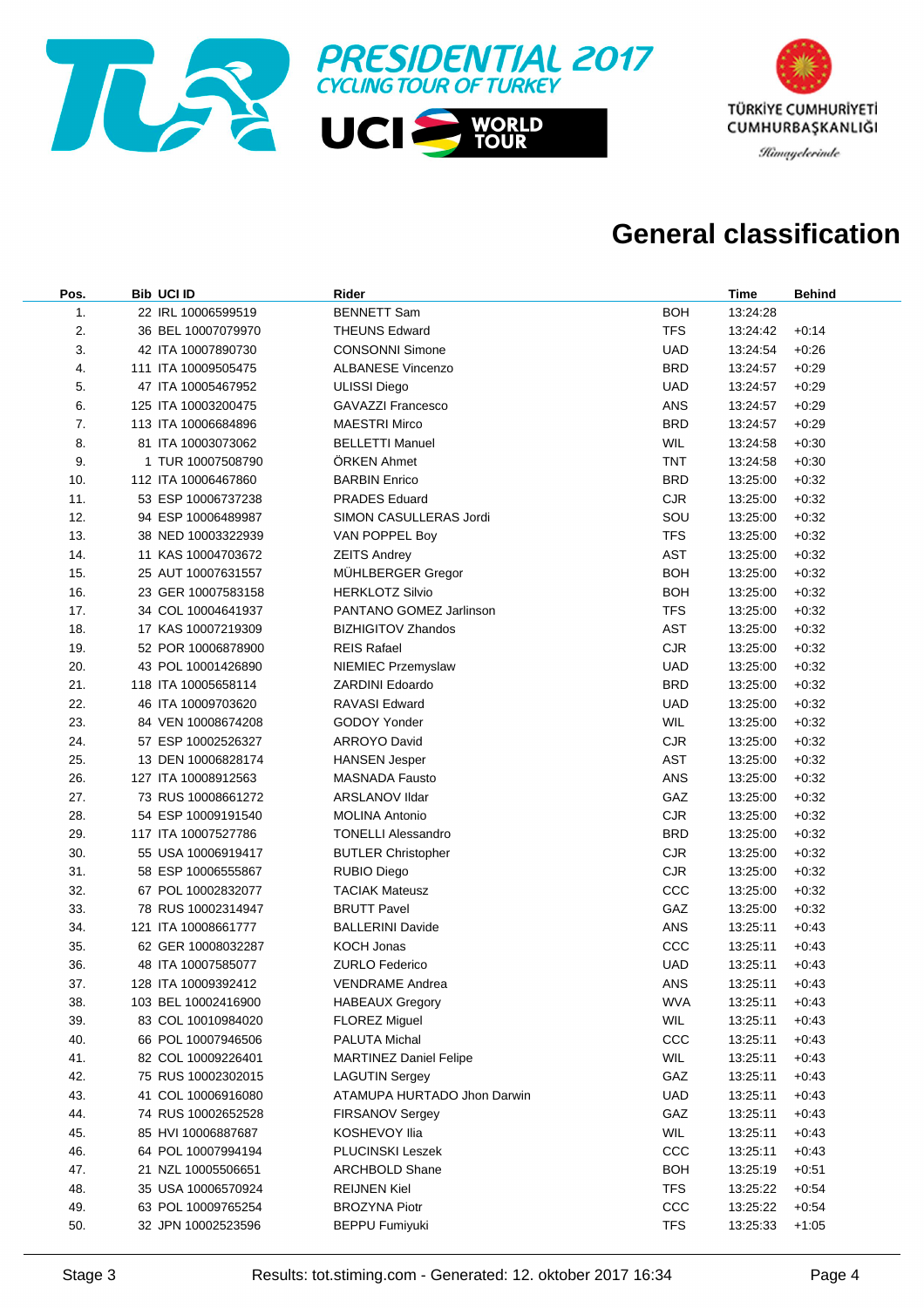





| 51. | 15 ITA 10009027852  | <b>MINALI Riccardo</b>      | <b>AST</b> | 13:25:42 | $+1:14$  |
|-----|---------------------|-----------------------------|------------|----------|----------|
| 52. | 61 CZE 10007503134  | <b>SISR Frantisek</b>       | CCC        | 13:25:48 | $+1:20$  |
| 53. | 2 TUR 10005828165   | <b>BAKIRCI Nazim</b>        | <b>TNT</b> | 13:25:48 | $+1:20$  |
| 54. | 51 ITA 10010991902  | CELANO Danilo               | <b>CJR</b> | 13:25:48 | $+1:20$  |
| 55. | 105 FRA 10049906682 | <b>MASSON Christophe</b>    | <b>WVA</b> | 13:25:48 | $+1:20$  |
| 56. | 27 LVA 10002879062  | <b>SARAMOTINS Aleksejs</b>  | <b>BOH</b> | 13:25:52 | $+1:24$  |
| 57. | 92 BRA 10005671450  | SANTOS CARDOSO Flavio       | SOU        | 13:25:55 | $+1:27$  |
| 58. | 77 RUS 10005914758  | <b>BOEV</b> Igor            | GAZ        | 13:25:57 | $+1:29$  |
| 59. | 107 SUI 10007803127 | <b>SPENGLER Lukas</b>       | <b>WVA</b> | 13:26:07 | $+1:39$  |
| 60. | 115 ITA 10006904057 | SIMION Paolo                | <b>BRD</b> | 13:26:23 | $+1:55$  |
| 61. | 114 ITA 10010084344 | <b>MARONESE Marco</b>       | <b>BRD</b> | 13:26:25 | $+1:57$  |
| 62. | 5 TUR 10009712310   | <b>BALKAN Serkan</b>        | <b>TNT</b> | 13:26:25 | $+1:57$  |
| 63. | 3 TUR 10009267524   | <b>AKDILEK Ahmet</b>        | <b>TNT</b> | 13:26:25 | $+1:57$  |
| 64. | 91 BRA 10006885364  | FERRAZ AFFONSO Murilo       | SOU        | 13:26:44 | $+2:16$  |
| 65. | 86 ITA 10006903754  | <b>BERTAZZO Liam</b>        | <b>WIL</b> | 13:27:19 | $+2:51$  |
| 66. | 68 POL 10007951455  | STOSZ Patryk                | CCC        | 13:27:31 | $+3:03$  |
| 67. | 12 KAS 10004828459  | <b>GRUZDEV Dmitriy</b>      | <b>AST</b> | 13:27:36 | $+3:08$  |
| 68. | 44 SVN 10004611726  | KUMP Marko                  | <b>UAD</b> | 13:27:36 | $+3:08$  |
| 69. | 116 ITA 10008696032 | <b>STERBINI Simone</b>      | <b>BRD</b> | 13:27:44 | $+3:16$  |
| 70. | 4 TUR 10009197301   | <b>BALKAN Onur</b>          | <b>TNT</b> | 13:27:45 | $+3:17$  |
| 71. | 106 BEL 10007969643 | <b>STASSEN Julien</b>       | <b>WVA</b> | 13:28:35 | $+4:07$  |
| 72. | 18 KAS 10010041100  | STALNOV Nikita              | <b>AST</b> | 13:28:48 | $+4:20$  |
| 73. | 71 RUS 10002832279  | <b>TRUSOV Nikolay</b>       | GAZ        | 13:29:12 | $+4.44$  |
| 74. | 124 ITA 10008672891 | <b>FRAPPORTI Mattia</b>     | ANS        | 13:30:24 | $+5:56$  |
| 75. | 65 POL 10008628637  | <b>MALECKI Kamil</b>        | CCC        | 13:30:38 | $+6:10$  |
| 76. | 102 BEL 10009806074 | <b>DUQUENNOY Jimmy</b>      | <b>WVA</b> | 13:30:50 | $+6.22$  |
| 77. | 88 ITA 10006003876  | <b>CECCHIN Alberto</b>      | <b>WIL</b> | 13:30:56 | $+6.28$  |
| 78. | 37 USA 10007897602  | <b>DANIEL Gregory</b>       | <b>TFS</b> | 13:31:20 | $+6.52$  |
| 79. | 87 ITA 10008897409  | <b>TURRIN Alex</b>          | <b>WIL</b> | 13:31:54 | $+7:26$  |
| 80. | 126 ITA 10008198201 | SPREAFICO Matteo            | ANS        | 13:32:23 | $+7:55$  |
| 81. | 122 ITA 10004509268 | <b>BENFATTO Marco</b>       | ANS        | 13:32:24 | $+7:56$  |
| 82. | 8 TUR 10007593868   | <b>ATALAY Muhammet</b>      | <b>TNT</b> | 13:32:31 | $+8.03$  |
| 83. | 26 ITA 10005390352  | PELUCCHI Matteo             | <b>BOH</b> | 13:32:32 | $+8.04$  |
| 84. | 16 KAS 10003264941  | TLEUBAYEV Ruslan            | AST        | 13:32:32 | $+8.04$  |
| 85. | 7 TUR 10060263252   | ÖZGÜR Batuhan               | <b>TNT</b> | 13:32:32 | $+8.04$  |
| 86. | 45 NOR 10006535356  | <b>LAENGEN Vegard Stake</b> | <b>UAD</b> | 13:32:32 | $+8.04$  |
| 87. | 104 BEL 10009365837 | <b>DERUETTE Thomas</b>      | <b>WVA</b> | 13:32:41 | $+8:13$  |
| 88. | 98 BRA 10015763692  | SILVA Lincoln               | SOU        | 13:32:43 | $+8:15$  |
| 89. | 97 BRA 10003233417  | SILVA Roberto               | SOU        | 13:32:43 | $+8:15$  |
| 90. | 6 TUR 10008683100   | <b>SAMLI Feritcan</b>       | TNT        | 13:32:51 | $+8:23$  |
| 91. | 33 ITA 10004739442  | <b>COLEDAN Marco</b>        | <b>TFS</b> | 13:32:55 | $+8:27$  |
| 92. | 95 BRA 10015145017  | PIRES Raphael               | SOU        | 13:34:28 | $+10:00$ |
| 93. | 108 BEL 10008638539 | ROBEET Ludovic              | <b>WVA</b> | 13:34:37 | $+10:09$ |
| 94. | 93 BRA 10003232912  | NICACIO Pedro Autran        | SOU        | 13:36:07 | $+11:39$ |
| 95. | 28 GER 10006670954  | <b>SCHWARZMANN Michael</b>  | <b>BOH</b> | 13:37:53 | $+13:25$ |
| 96. | 24 CZE 10003272217  | <b>KÖNIG Leopold</b>        | <b>BOH</b> | 13:38:24 | $+13:56$ |
| 97. | 31 ITA 10006114620  | <b>ALAFACI Eugenio</b>      | <b>TFS</b> | 13:40:22 | $+15:54$ |
| 98. | 96 BRA 10023467415  | <b>RANGHETTI Victor</b>     | SOU        | 13:42:24 | $+17:56$ |
| 99. | 76 RUS 10003270904  | ROVNY Ivan                  | GAZ        | 13:42:28 | $+18:00$ |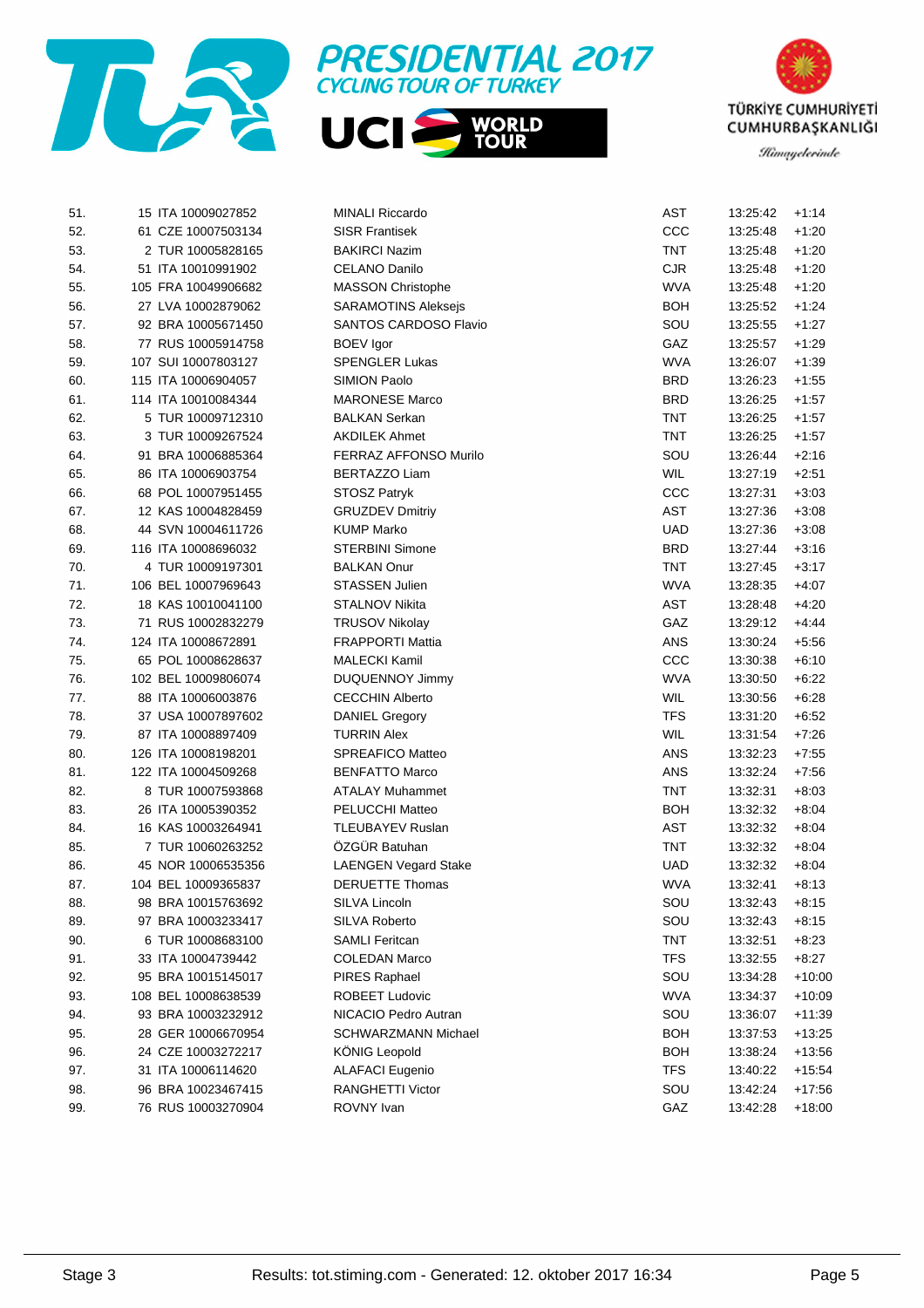



## **Sprint 1**

| Pos. | <b>Bib UCI ID</b>   | Rider           | <b>Points</b> |
|------|---------------------|-----------------|---------------|
|      | 6 TUR 10008683100   | SAMLI Feritcan  | TNT           |
| 2.   | 104 BEL 10009365837 | DERUETTE Thomas | <b>WVA</b>    |
| 3.   | 37 USA 10007897602  | DANIEL Gregory  | TFS           |

# **Sprint finish line**

| Pos. | <b>Bib UCI ID</b>   | Rider                  |            | <b>Points</b> |
|------|---------------------|------------------------|------------|---------------|
| 1.   | 22 IRL 10006599519  | <b>BENNETT Sam</b>     | <b>BOH</b> | 15            |
| 2.   | 36 BEL 10007079970  | <b>THEUNS Edward</b>   | <b>TFS</b> | 14            |
| 3.   | 42 ITA 10007890730  | <b>CONSONNI Simone</b> | <b>UAD</b> | 13            |
| 4.   | 81 ITA 10003073062  | <b>BELLETTI Manuel</b> | <b>WIL</b> | 12            |
| 5.   | 128 ITA 10009392412 | <b>VENDRAME Andrea</b> | <b>ANS</b> | 11            |
| 6.   | 125 ITA 10003200475 | GAVAZZI Francesco      | <b>ANS</b> | 10            |
| 7.   | 111 ITA 10009505475 | ALBANESE Vincenzo      | <b>BRD</b> | 9             |
| 8.   | 53 ESP 10006737238  | <b>PRADES</b> Eduard   | <b>CJR</b> | 8             |
| 9.   | 62 GER 10008032287  | KOCH Jonas             | <b>CCC</b> | 7             |
| 10.  | 1 TUR 10007508790   | ÖRKEN Ahmet            | TNT        | 6             |
| 11.  | 25 AUT 10007631557  | MÜHLBERGER Gregor      | <b>BOH</b> | 5             |
| 12.  | 47 ITA 10005467952  | <b>ULISSI Diego</b>    | <b>UAD</b> | 4             |
| 13.  | 71 RUS 10002832279  | <b>TRUSOV Nikolay</b>  | <b>GAZ</b> | 3             |
| 14.  | 112 ITA 10006467860 | <b>BARBIN Enrico</b>   | <b>BRD</b> | 2             |
| 15.  | 84 VEN 10008674208  | <b>GODOY Yonder</b>    | WIL        |               |

## **Sprinter competition (general classification)**

| Pos. | <b>Bib UCI ID</b>   | <b>Rider</b>             |            | <b>Points</b> |
|------|---------------------|--------------------------|------------|---------------|
| 1.   | 22 IRL 10006599519  | <b>BENNETT Sam</b>       | <b>BOH</b> | 45            |
| 2.   | 36 BEL 10007079970  | <b>THEUNS Edward</b>     | <b>TFS</b> | 41            |
| 3.   | 42 ITA 10007890730  | <b>CONSONNI Simone</b>   | <b>UAD</b> | 33            |
| 4.   | 81 ITA 10003073062  | <b>BELLETTI Manuel</b>   | <b>WIL</b> | 28            |
| 5.   | 122 ITA 10004509268 | <b>BENFATTO Marco</b>    | <b>ANS</b> | 26            |
| 6.   | 15 ITA 10009027852  | <b>MINALI Riccardo</b>   | <b>AST</b> | 23            |
| 7.   | 125 ITA 10003200475 | <b>GAVAZZI Francesco</b> | <b>ANS</b> | 15            |
| 8.   | 53 ESP 10006737238  | <b>PRADES Eduard</b>     | <b>CJR</b> | 15            |
| 9.   | 62 GER 10008032287  | <b>KOCH Jonas</b>        | <b>CCC</b> | 15            |
| 10.  | 111 ITA 10009505475 | <b>ALBANESE Vincenzo</b> | <b>BRD</b> | 14            |
| 11.  | 1 TUR 10007508790   | ÖRKEN Ahmet              | <b>TNT</b> | 14            |
| 12.  | 26 ITA 10005390352  | PELUCCHI Matteo          | <b>BOH</b> | 13            |
| 13.  | 48 ITA 10007585077  | <b>ZURLO Federico</b>    | <b>UAD</b> | 12            |
| 14.  | 128 ITA 10009392412 | <b>VENDRAME Andrea</b>   | <b>ANS</b> | 11            |
| 15.  | 115 ITA 10006904057 | SIMION Paolo             | <b>BRD</b> | 11            |
| 16.  | 94 ESP 10006489987  | SIMON CASULLERAS Jordi   | SOU        | 10            |
| 17.  | 121 ITA 10008661777 | <b>BALLERINI Davide</b>  | <b>ANS</b> | 9             |
| 18.  | 47 ITA 10005467952  | <b>ULISSI Diego</b>      | <b>UAD</b> | 8             |
| 19.  | 112 ITA 10006467860 | <b>BARBIN Enrico</b>     | <b>BRD</b> | 6             |
| 20.  | 61 CZE 10007503134  | <b>SISR Frantisek</b>    | CCC        | 6             |
| 21.  | 113 ITA 10006684896 | <b>MAESTRI Mirco</b>     | <b>BRD</b> | 5             |
|      |                     |                          |            |               |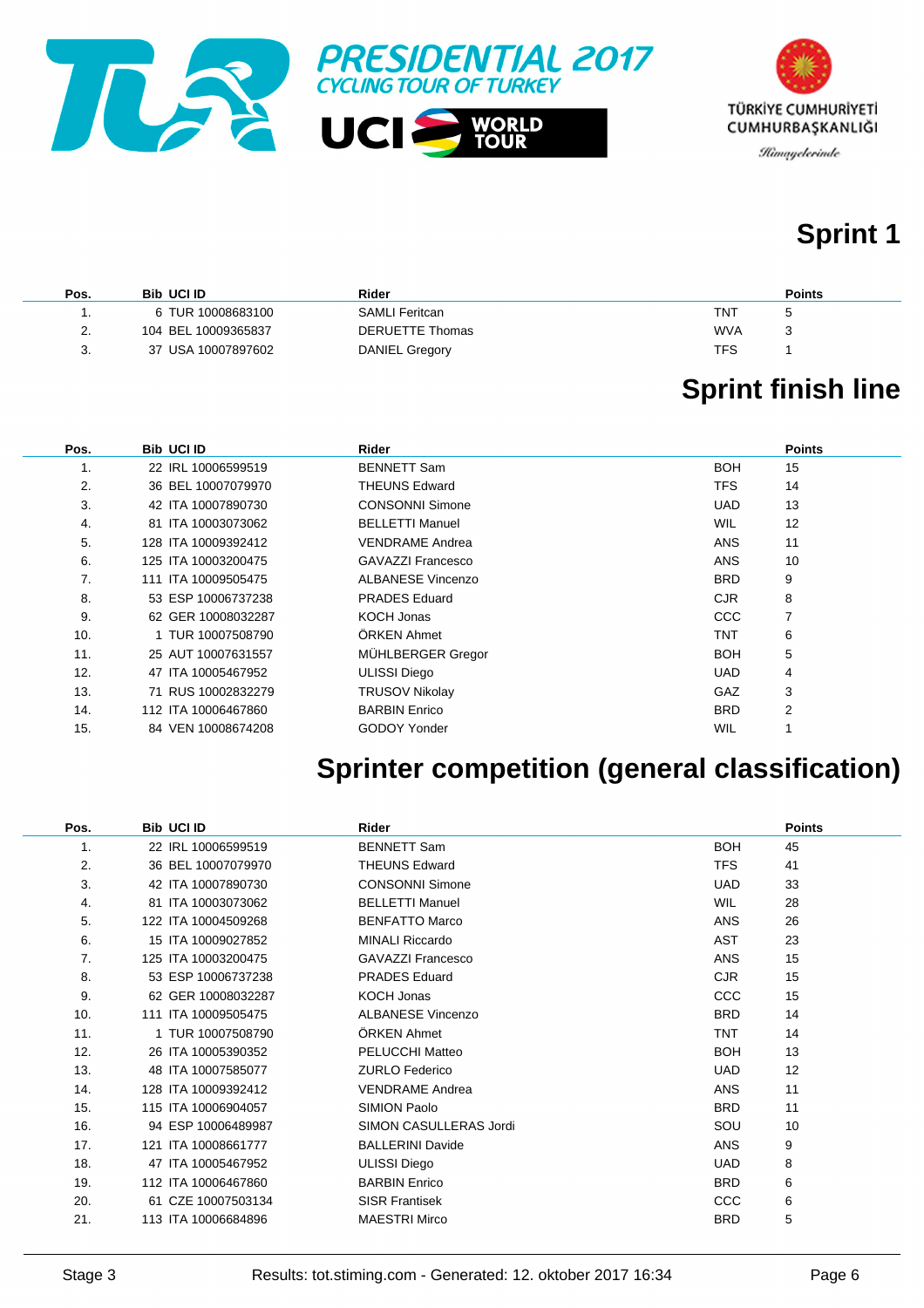





| 22. | 6 TUR 10008683100   | <b>SAMLI Feritcan</b>  | <b>TNT</b> | 5 |
|-----|---------------------|------------------------|------------|---|
| 23. | 25 AUT 10007631557  | MÜHLBERGER Gregor      | <b>BOH</b> | 5 |
| 24. | 71 RUS 10002832279  | <b>TRUSOV Nikolay</b>  | GAZ        | 5 |
| 25. | 16 KAS 10003264941  | TLEUBAYEV Ruslan       | AST        | 4 |
| 26. | 92 BRA 10005671450  | SANTOS CARDOSO Flavio  | SOU        | 3 |
| 27. | 91 BRA 10006885364  | FERRAZ AFFONSO Murilo  | SOU        | 3 |
| 28. | 7 TUR 10060263252   | ÖZGÜR Batuhan          | <b>TNT</b> | 3 |
| 29. | 104 BEL 10009365837 | <b>DERUETTE Thomas</b> | <b>WVA</b> | 3 |
| 30. | 38 NED 10003322939  | VAN POPPEL Boy         | <b>TFS</b> |   |
| 31. | 84 VEN 10008674208  | GODOY Yonder           | WIL        |   |
| 32. | 37 USA 10007897602  | <b>DANIEL Gregory</b>  | <b>TFS</b> |   |
| 33. | 87 ITA 10008897409  | <b>TURRIN Alex</b>     | WIL        |   |
| 34. | 8 TUR 10007593868   | <b>ATALAY Muhammet</b> | <b>TNT</b> |   |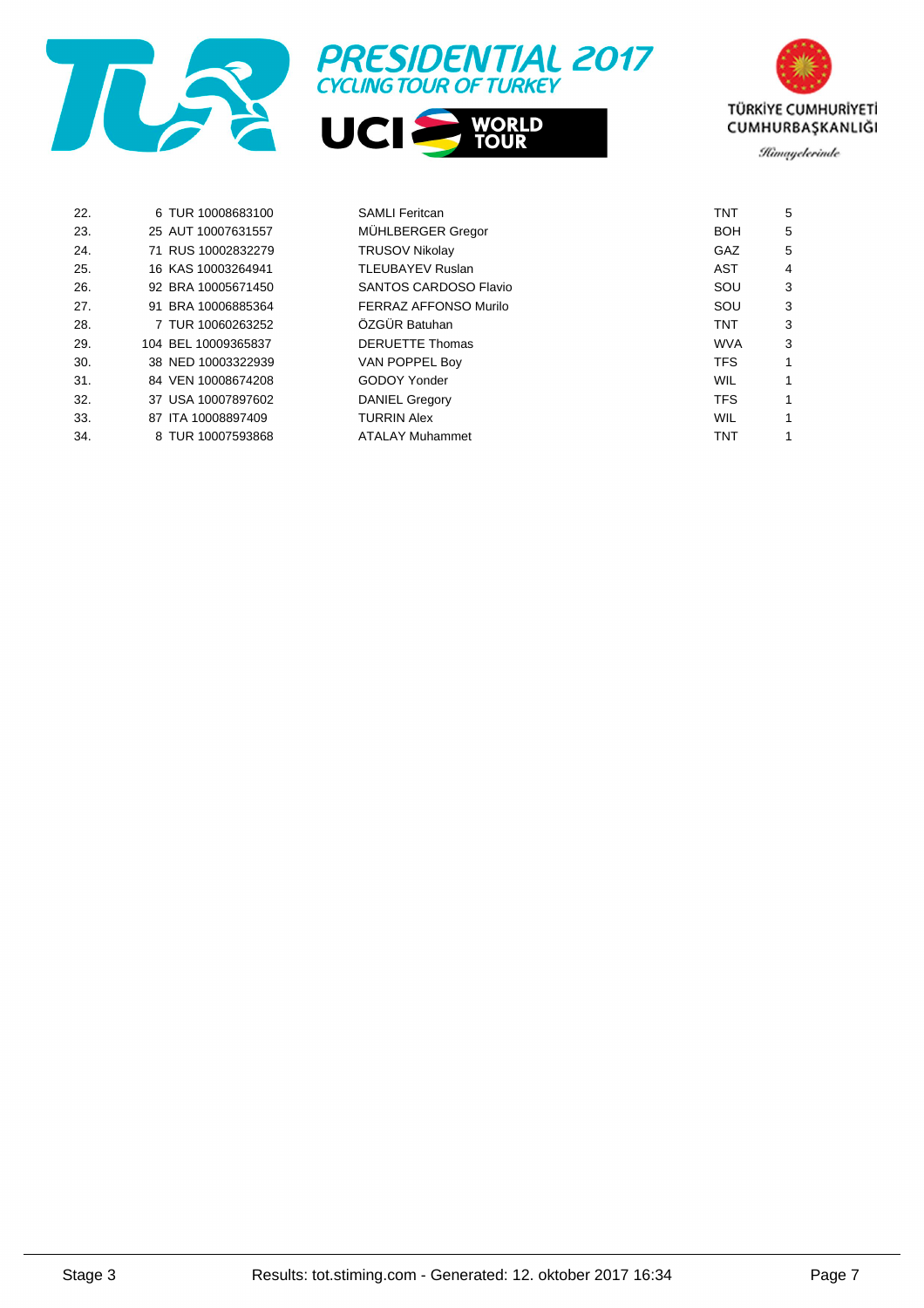

## **King of Mountains sprint 1**

| Pos. | <b>Bib UCI ID</b>   | Rider                  | <b>Points</b> |
|------|---------------------|------------------------|---------------|
|      | 104 BEL 10009365837 | <b>DERUETTE Thomas</b> | <b>WVA</b>    |
| 2.   | 6 TUR 10008683100   | <b>SAMLI Feritcan</b>  | TNT           |
| 3.   | 37 USA 10007897602  | <b>DANIEL Gregory</b>  | TFS           |
| -4.  | 113 ITA 10006684896 | <b>MAESTRI Mirco</b>   | <b>BRD</b>    |

#### **King of Mountains competition (general classification)**

| Pos. | <b>Bib UCI ID</b>   | Rider                  |            | <b>Points</b> |
|------|---------------------|------------------------|------------|---------------|
|      | 113 ITA 10006684896 | <b>MAESTRI Mirco</b>   | <b>BRD</b> | 9             |
| 2.   | 104 BEL 10009365837 | <b>DERUETTE Thomas</b> | <b>WVA</b> | 5             |
| 3.   | 112 ITA 10006467860 | <b>BARBIN Enrico</b>   | <b>BRD</b> | 4             |
| 4.   | 4 TUR 10009197301   | <b>BALKAN Onur</b>     | TNT        | 4             |
| 5.   | 6 TUR 10008683100   | <b>SAMLI</b> Feritcan  | TNT        | 3             |
| 6.   | 91 BRA 10006885364  | FERRAZ AFFONSO Murilo  | SOU        | 2             |
|      | 37 USA 10007897602  | DANIEL Gregory         | <b>TFS</b> | 2             |
| 8.   | 54 ESP 10009191540  | <b>MOLINA Antonio</b>  | <b>CJR</b> |               |
| 9.   | 66 POL 10007946506  | <b>PALUTA Michal</b>   | <b>CCC</b> |               |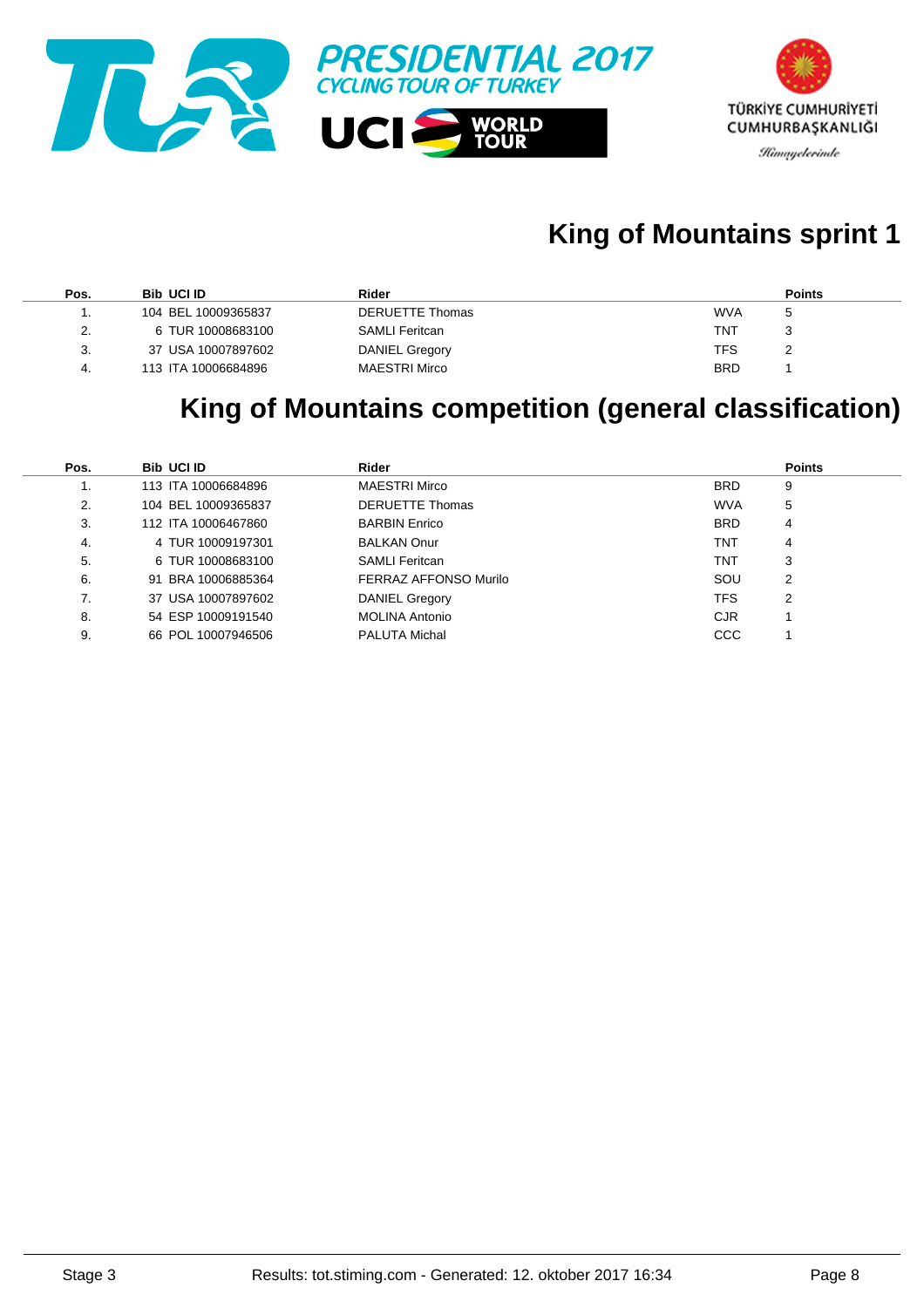



## **Beauties of Turkey**

| Pos. | <b>Bib UCI ID</b>   | Rider                 | <b>Points</b> |
|------|---------------------|-----------------------|---------------|
|      | 37 USA 10007897602  | <b>DANIEL Gregory</b> | TFS.          |
| 2.   | 6 TUR 10008683100   | <b>SAMLI Feritcan</b> | TNT           |
| ີ    | 104 BEL 10009365837 | DERUETTE Thomas       | <b>WVA</b>    |

## **Beauties of Turkey competition (general classification)**

| Pos. | <b>Bib UCI ID</b>   | Rider                  |            | <b>Points</b> |
|------|---------------------|------------------------|------------|---------------|
|      | 4 TUR 10009197301   | <b>BALKAN Onur</b>     | TNT        | 10            |
| 2.   | 37 USA 10007897602  | <b>DANIEL Gregory</b>  | TFS        | 5             |
| 3.   | 113 ITA 10006684896 | <b>MAESTRI Mirco</b>   | <b>BRD</b> | 3             |
| 4.   | 87 ITA 10008897409  | <b>TURRIN Alex</b>     | <b>WIL</b> | 3             |
| 5.   | 6 TUR 10008683100   | <b>SAMLI Feritcan</b>  | TNT        | 3             |
| 6.   | 92 BRA 10005671450  | SANTOS CARDOSO Flavio  | SOU        |               |
|      | 104 BEL 10009365837 | <b>DERUETTE Thomas</b> | <b>WVA</b> |               |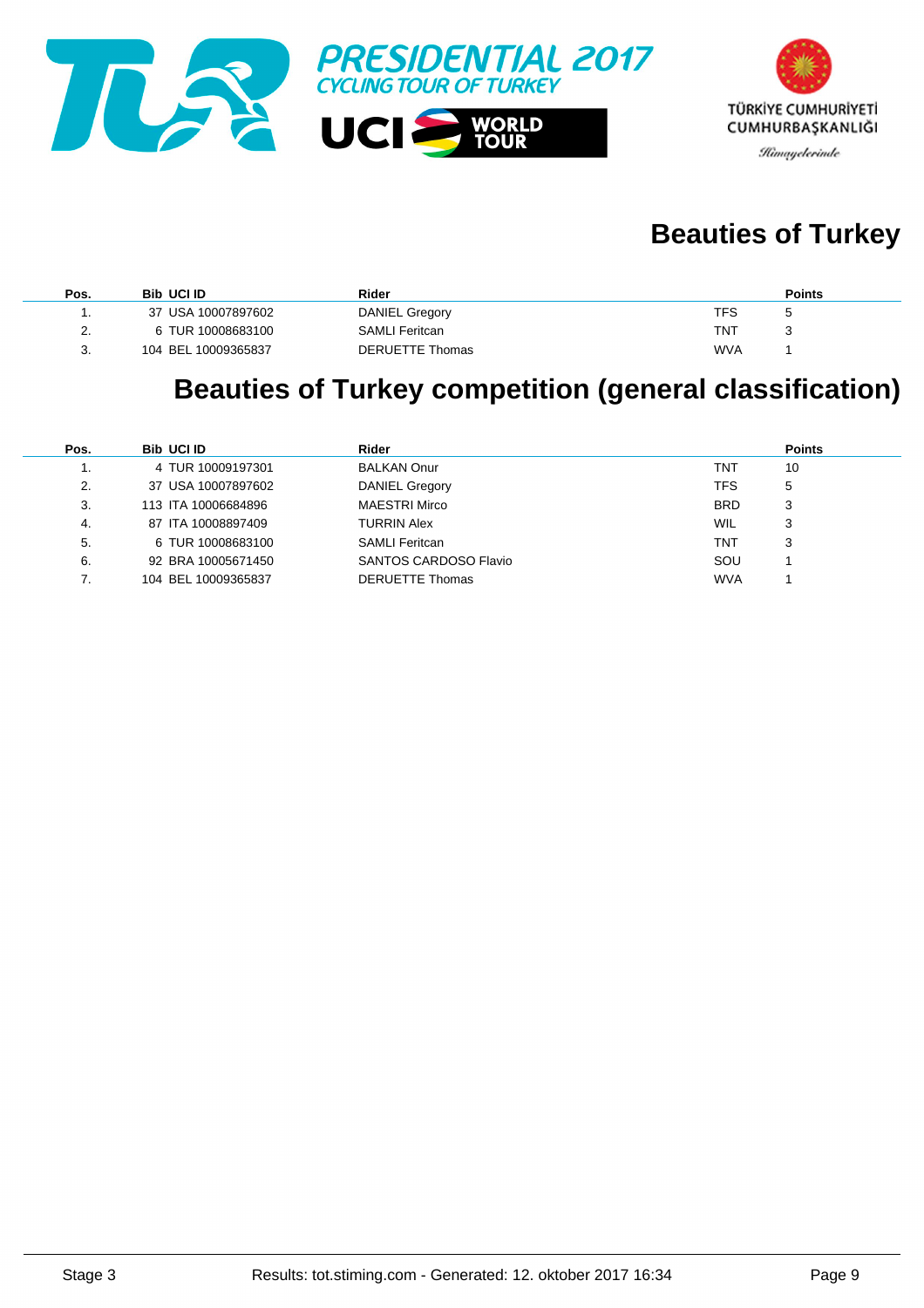

### **Young riders competition (stage classification)**

| Pos. | <b>Bib UCI ID</b>   | Rider                         |            | Time    | <b>Behind</b> | <b>Bonus</b> |
|------|---------------------|-------------------------------|------------|---------|---------------|--------------|
| 1.   | 111 ITA 10009505475 | <b>ALBANESE Vincenzo</b>      | <b>BRD</b> | 3:25:26 |               |              |
| 2.   | 82 COL 10009226401  | <b>MARTINEZ Daniel Felipe</b> | <b>WIL</b> | 3:25:26 |               |              |
| 3.   | 66 POL 10007946506  | <b>PALUTA Michal</b>          | <b>CCC</b> | 3:25:26 |               |              |
| 4.   | 83 COL 10010984020  | <b>FLOREZ Miquel</b>          | <b>WIL</b> | 3:25:37 | $+0.11$       |              |
| 5.   | 63 POL 10009765254  | <b>BROZYNA Piotr</b>          | <b>CCC</b> | 3:25:37 | $+0:11$       |              |
| 6.   | 15 ITA 10009027852  | <b>MINALI Riccardo</b>        | AST        | 3:26:14 | $+0.48$       |              |
| 7.   | 4 TUR 10009197301   | <b>BALKAN Onur</b>            | <b>TNT</b> | 3:26:23 | $+0.57$       |              |
| 8.   | 102 BEL 10009806074 | DUQUENNOY Jimmy               | <b>WVA</b> | 3:30:53 | $+5:27$       |              |
| 9.   | 65 POL 10008628637  | <b>MALECKI Kamil</b>          | <b>CCC</b> | 3:30:53 | $+5:27$       |              |
| 10.  | 98 BRA 10015763692  | SILVA Lincoln                 | SOU        | 3:32:58 | $+7:32$       |              |
| 11.  | 104 BEL 10009365837 | <b>DERUETTE Thomas</b>        | <b>WVA</b> | 3:32:58 | $+7:32$       | 0:02         |
| 12.  | 7 TUR 10060263252   | ÖZGÜR Batuhan                 | <b>TNT</b> | 3:32:58 | $+7:32$       |              |
| 13.  | 95 BRA 10015145017  | <b>PIRES Raphael</b>          | SOU        | 3:32:58 | $+7:32$       |              |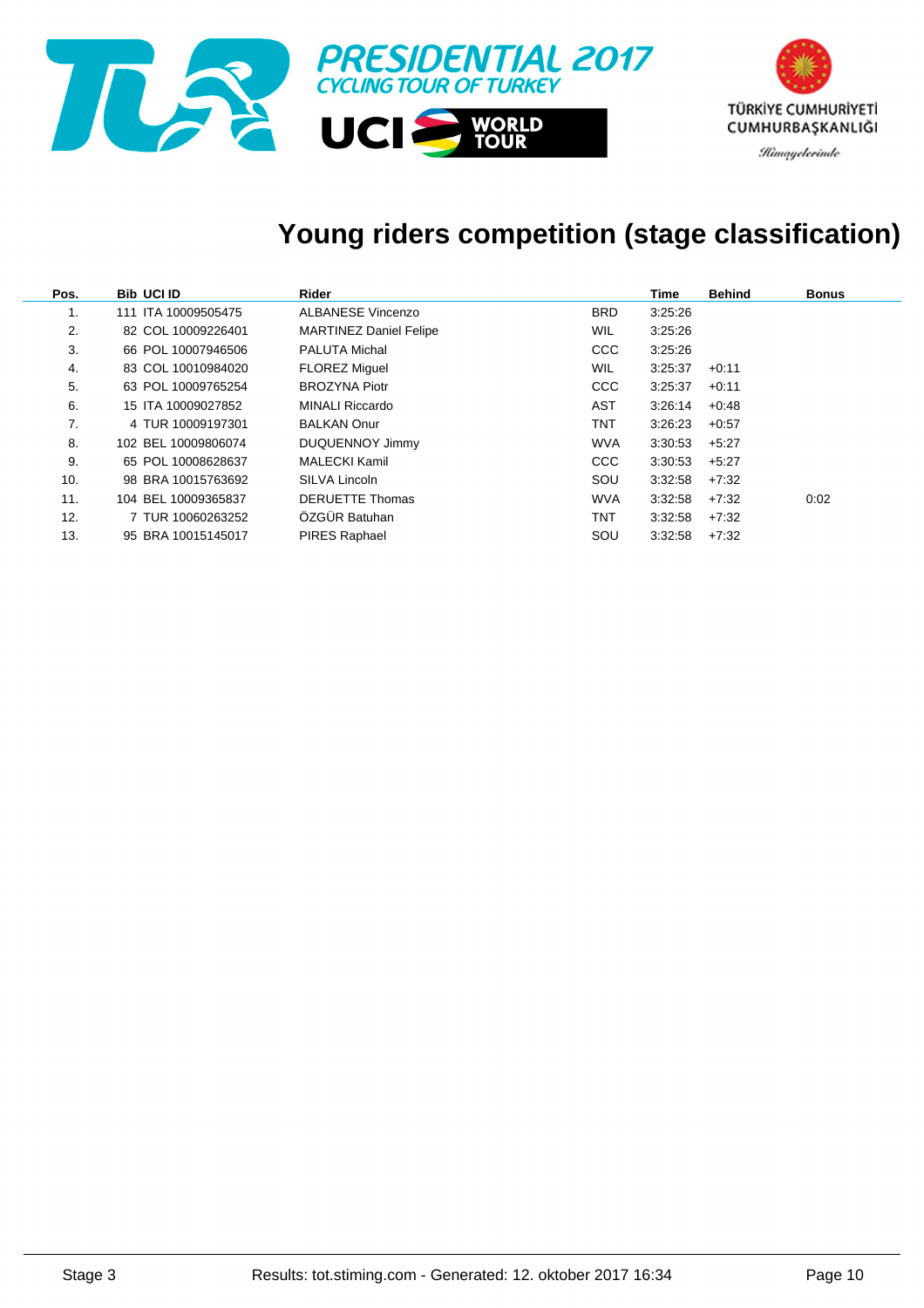

### **Young riders competition (general classification)**

| Pos. | <b>Bib UCI ID</b>   | Rider                         |            | Time     | <b>Behind</b> |
|------|---------------------|-------------------------------|------------|----------|---------------|
| 1.   | 111 ITA 10009505475 | <b>ALBANESE Vincenzo</b>      | <b>BRD</b> | 13:24:57 |               |
| 2.   | 83 COL 10010984020  | <b>FLOREZ Miguel</b>          | WIL        | 13:25:11 | $+0.14$       |
| 3.   | 82 COL 10009226401  | <b>MARTINEZ Daniel Felipe</b> | <b>WIL</b> | 13:25:11 | $+0.14$       |
| 4.   | 66 POL 10007946506  | <b>PALUTA Michal</b>          | <b>CCC</b> | 13:25:11 | $+0.14$       |
| 5.   | 63 POL 10009765254  | <b>BROZYNA Piotr</b>          | <b>CCC</b> | 13:25:22 | $+0.25$       |
| 6.   | 15 ITA 10009027852  | <b>MINALI Riccardo</b>        | AST        | 13:25:42 | $+0.45$       |
| 7.   | 4 TUR 10009197301   | <b>BALKAN Onur</b>            | <b>TNT</b> | 13:27:45 | $+2.48$       |
| 8.   | 65 POL 10008628637  | <b>MALECKI Kamil</b>          | <b>CCC</b> | 13:30:38 | $+5.41$       |
| 9.   | 102 BEL 10009806074 | <b>DUQUENNOY Jimmy</b>        | <b>WVA</b> | 13:30:50 | $+5.53$       |
| 10.  | 7 TUR 10060263252   | ÖZGÜR Batuhan                 | <b>TNT</b> | 13:32:32 | $+7.35$       |
| 11.  | 104 BEL 10009365837 | <b>DERUETTE Thomas</b>        | <b>WVA</b> | 13:32:41 | $+7.44$       |
| 12.  | 98 BRA 10015763692  | SILVA Lincoln                 | SOU        | 13:32:43 | $+7.46$       |
| 13.  | 95 BRA 10015145017  | <b>PIRES Raphael</b>          | SOU        | 13:34:28 | $+9.31$       |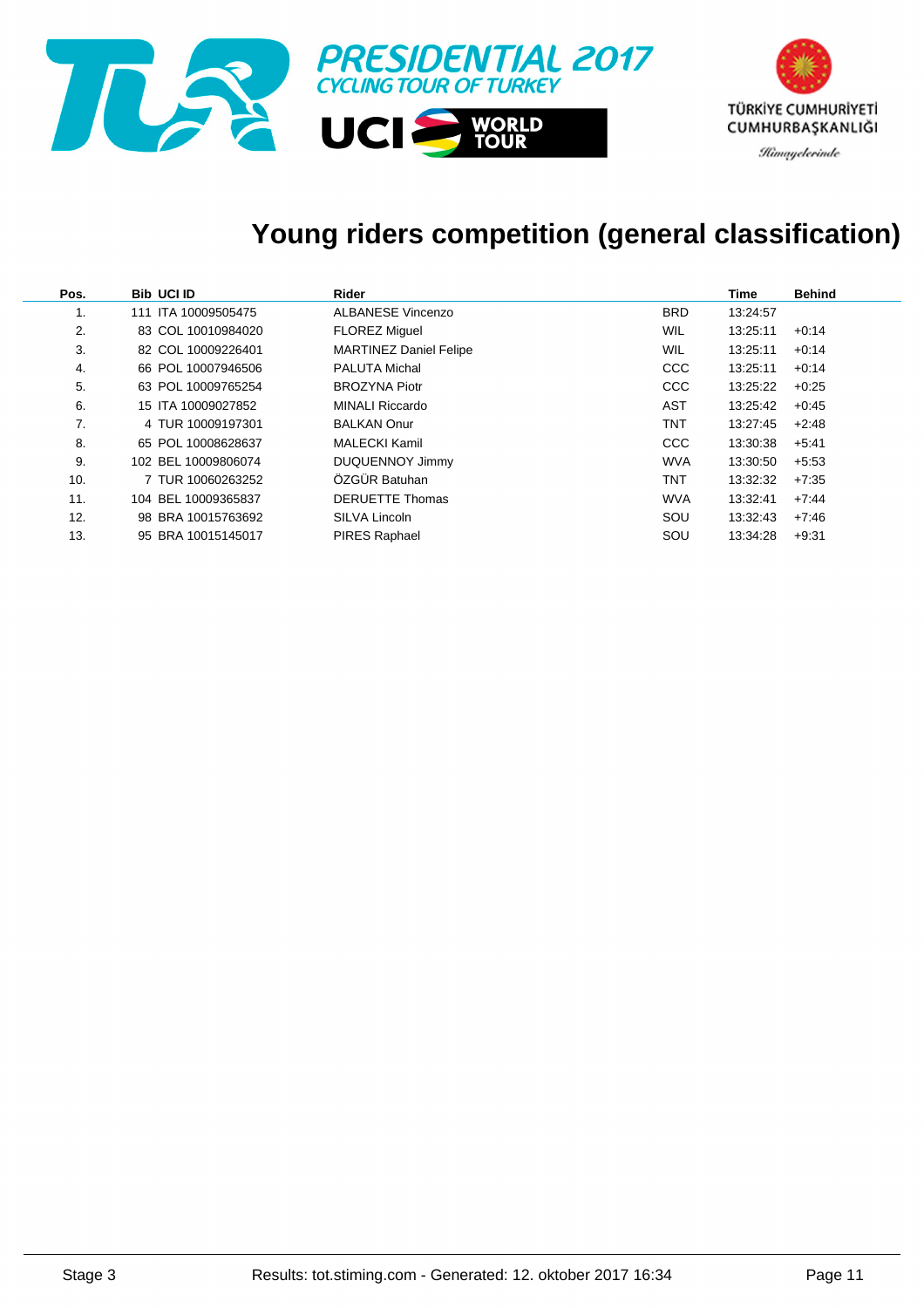

## **Team competition (stage classification)**

| Pos. Team                            |            | Time     | <b>Behind</b> |
|--------------------------------------|------------|----------|---------------|
| 1. BARDIANI CSF                      | <b>BRD</b> | 10:16:18 |               |
| 2. WILIER TRIESTINA - SELLE ITALIA   | <b>WIL</b> | 10:16:18 |               |
| 3. ANDRONI - SIDERMEC - BOTTECCHIA   | <b>ANS</b> | 10:16:18 |               |
| 4. BORA - HANSGROHE                  | <b>BOH</b> | 10:16:18 |               |
| 5. CAJA RURAL - SEGUROS RGA          | <b>CJR</b> | 10:16:18 |               |
| 6. TREK - SEGAFREDO                  | <b>TFS</b> | 10:16:18 |               |
| 7. GAZPROM - RUSVELO                 | GAZ        | 10:16:18 |               |
| 8. UAE TEAM EMIRATES                 | <b>UAD</b> | 10:16:18 |               |
| 9. CCC SPRANDI POLKOWICE             | <b>CCC</b> | 10:16:18 |               |
| 10. ASTANA PRO TEAM                  | AST        | 10:16:18 |               |
| 11. WB VERANCLASSIC AQUALITY PROTECT | <b>WVA</b> | 10:17:21 | $+1:03$       |
| 12. TURKISH NATIONAL TEAM            | <b>TNT</b> | 10:18:03 | $+1:45$       |
| 13. SOUL BRASIL PRO CYCLING TEAM     | SOU        | 10:18:50 | $+2:32$       |

### **Team competition (general classification)**

| Pos. Team                            |            | Time     | <b>Behind</b> |
|--------------------------------------|------------|----------|---------------|
| 1. ANDRONI - SIDERMEC - BOTTECCHIA   | <b>ANS</b> | 40:14:56 |               |
| 2. BARDIANI CSF                      | <b>BRD</b> | 40:14:58 | $+0:02$       |
| 3. BORA - HANSGROHE                  | BOH        | 40:14:58 | $+0.02$       |
| 4. WILIER TRIESTINA - SELLE ITALIA   | WIL        | 40:14:58 | $+0:02$       |
| 5. ASTANA PRO TEAM                   | <b>AST</b> | 40:14:58 | $+0:02$       |
| 6. TREK - SEGAFREDO                  | TFS        | 40:14:58 | $+0:02$       |
| 7. UAE TEAM EMIRATES                 | <b>UAD</b> | 40:14:58 | $+0.02$       |
| 8. CAJA RURAL - SEGUROS RGA          | <b>CJR</b> | 40:15:00 | $+0.04$       |
| 9. GAZPROM - RUSVELO                 | GAZ        | 40:15:00 | $+0.04$       |
| 10. CCC SPRANDI POLKOWICE            | CCC        | 40:15:00 | $+0.04$       |
| 11. WB VERANCLASSIC AQUALITY PROTECT | <b>WVA</b> | 40:16:14 | $+1:18$       |
| 12. TURKISH NATIONAL TEAM            | TNT        | 40:16:43 | $+1.47$       |
| 13. SOUL BRASIL PRO CYCLING TEAM     | SOU        | 40:17:43 | $+2:47$       |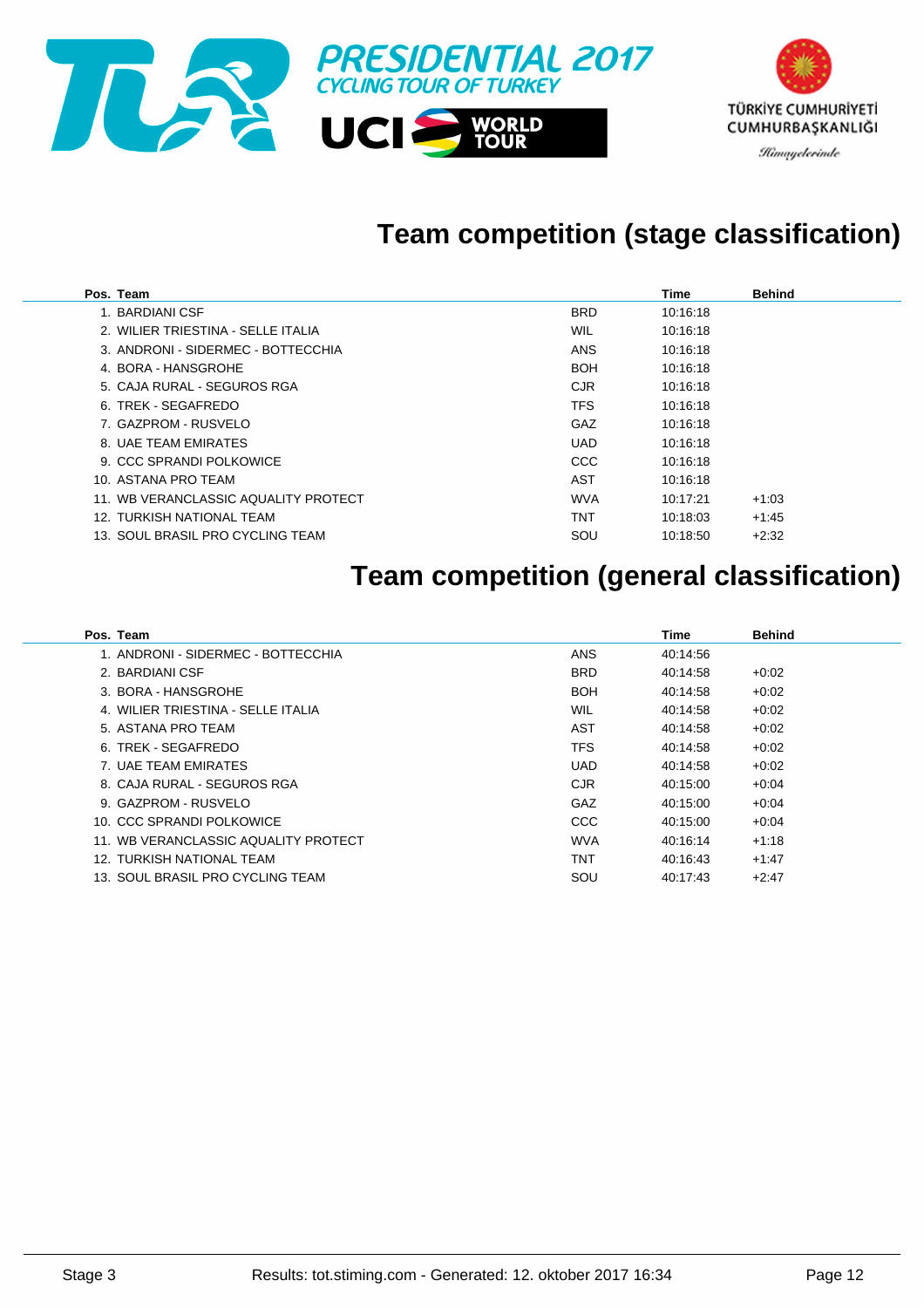

#### **Team cars and jerseys**

| # Team                               |            |
|--------------------------------------|------------|
| 1. BORA - HANSGROHE                  | <b>BOH</b> |
| 2. TREK - SEGAFREDO                  | <b>TFS</b> |
| 3. UAE TEAM EMIRATES                 | <b>UAD</b> |
| 4. BARDIANI CSF                      | <b>BRD</b> |
| 5. ANDRONI - SIDERMEC - BOTTECCHIA   | ANS        |
| 6. WILIER TRIESTINA - SELLE ITALIA   | WIL        |
| 7. TURKISH NATIONAL TEAM             | <b>TNT</b> |
| 8. CAJA RURAL - SEGUROS RGA          | <b>CJR</b> |
| 9. SOUL BRASIL PRO CYCLING TEAM      | SOU        |
| 10. ASTANA PRO TEAM                  | AST        |
| 11. GAZPROM - RUSVELO                | GAZ        |
| 12. CCC SPRANDI POLKOWICE            | CCC        |
| 13. WB VERANCLASSIC AQUALITY PROTECT | <b>WVA</b> |
|                                      |            |

Leader: Sam Bennett (bib: 22, BOH, IRL10006599519)

Sprinter: Edward Theuns (bib: 36, TFS, BEL10007079970)

King of Mountains: Mirco Maestri (bib: 113, BRD, ITA10006684896)

Beauties of Turkey: Onur Balkan (bib: 4, TNT, TUR10009197301)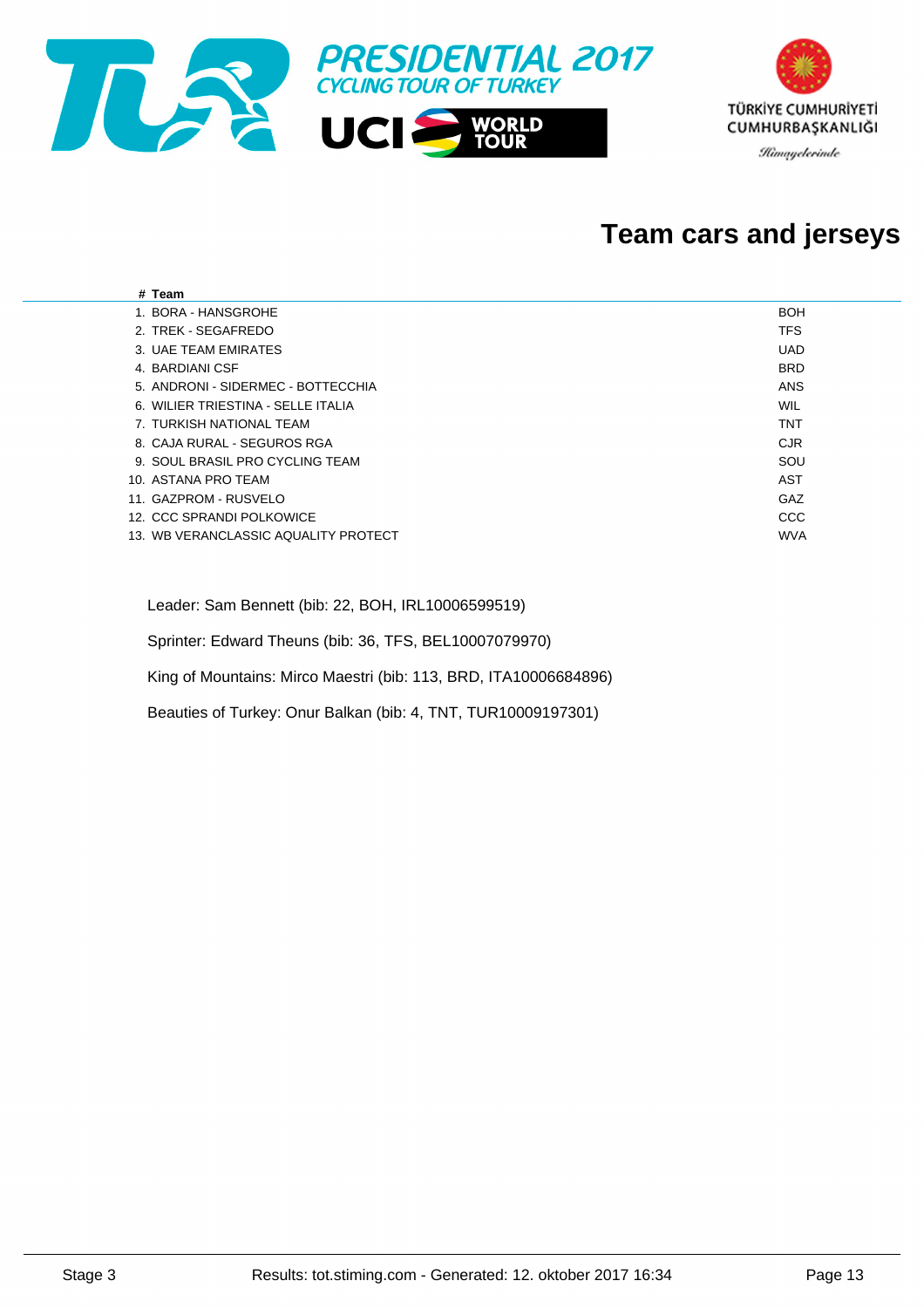



## **Start List**

| <b>TURKISH NATIONAL TEAM</b>   | TNT        | <b>CAJA RURAL - SEGUROS RGA</b>                          | <b>CJR</b>  | <b>WB VERANCLASSIC AQUALITY PROTECT</b> | WVA        |
|--------------------------------|------------|----------------------------------------------------------|-------------|-----------------------------------------|------------|
| 1 ÖRKEN Ahmet                  | 0:30       | 51 CELANO Danilo                                         | 1:20        | <b>DNS JULES Justin</b>                 |            |
| 2 BAKIRCI Nazim                | 1:20       | 52 REIS Rafael                                           | 0:32        | 102 DUQUENNOY Jimmy*                    | 6:22       |
| 3 AKDILEK Ahmet                | 1:57       | 53 PRADES Eduard                                         | 0:32        | 103 HABEAUX Gregory                     | 0:43       |
| 4 BALKAN Onur*                 | 3:17       | 54 MOLINA Antonio                                        | 0:32        | 104 DERUETTE Thomas*                    | 8:13       |
| 5 BALKAN Serkan                | 1:57       | 55 BUTLER Christopher                                    | 0:32        | 105 MASSON Christophe                   | 1:20       |
| 6 SAMLI Feritcan               | 8:23       | DNS SAEZ Hector                                          |             | 106 STASSEN Julien                      | 4:07       |
| 7 ÖZGÜR Batuhan*               | 8:04       | 57 ARROYO David                                          | 0:32        | 107 SPENGLER Lukas                      | 1:39       |
| 8 ATALAY Muhammet              | 8:03       | 58 RUBIO Diego                                           | 0:32        | 108 ROBEET Ludovic                      | 10:09      |
| <b>ASTANA PRO TEAM</b>         | AST        | <b>CCC SPRANDI POLKOWICE</b>                             | CCC         | <b>BARDIANI CSF</b>                     | <b>BRD</b> |
| 11 ZEITS Andrey                | 0:32       | 61 SISR Frantisek                                        | 1:20        | 111 ALBANESE Vincenzo*                  | 0:29       |
| 12 GRUZDEV Dmitriy             | 3:08       | 62 KOCH Jonas                                            | 0:43        | 112 BARBIN Enrico                       | 0:32       |
| 13 HANSEN Jesper               | 0:32       | 63 BROZYNA Piotr*                                        | 0:54        | 113 MAESTRI Mirco                       | 0:29       |
| DNS CHERNETSKI Sergei          |            | 64 PLUCINSKI Leszek                                      | 0:43        | 114 MARONESE Marco                      | 1:57       |
| 15 MINALI Riccardo*            | 1:14       | 65 MALECKI Kamil*                                        |             | 115 SIMION Paolo                        | 1:55       |
| 16 TLEUBAYEV Ruslan            | 8:04       | 66 PALUTA Michal*                                        | 6:10        | 116 STERBINI Simone                     |            |
|                                |            |                                                          | 0:43        |                                         | 3:16       |
| 17 BIZHIGITOV Zhandos          | 0:32       | 67 TACIAK Mateusz                                        | 0:32        | 117 TONELLI Alessandro                  | 0:32       |
| 18 STALNOV Nikita              | 4:20       | 68 STOSZ Patryk                                          | 3:03        | 118 ZARDINI Edoardo                     | 0:32       |
| <b>BORA - HANSGROHE</b>        | <b>BOH</b> | <b>GAZPROM - RUSVELO</b>                                 | GAZ         | <b>ANDRONI - SIDERMEC - BOTTECCHIA</b>  | <b>ANS</b> |
| 21 ARCHBOLD Shane              | 0:51       | 71 TRUSOV Nikolay                                        | 4:44        | 121 BALLERINI Davide                    | 0:43       |
| 22 BENNETT Sam (#1)            | LEADE      | <b>DNS PORSEV Alexander</b>                              |             | 122 BENFATTO Marco*                     | 7:56       |
|                                | R          | 73 ARSLANOV Ildar                                        | 0:32        | <b>DNS FRAPPORTI Marco</b>              |            |
| 23 HERKLOTZ Silvio             | 0:32       | 74 FIRSANOV Sergey                                       | 0:43        | 124 FRAPPORTI Mattia                    | 5:56       |
| 24 KÖNIG Leopold               | 13:56      | 75 LAGUTIN Sergey                                        | 0:43        | 125 GAVAZZI Francesco                   | 0:29       |
| 25 MÜHLBERGER Gregor           | 0:32       | 76 ROVNY Ivan                                            | 18:00       | 126 SPREAFICO Matteo                    | 7:55       |
| 26 PELUCCHI Matteo             | 8:04       | 77 BOEV Igor                                             | 1:29        | 127 MASNADA Fausto                      | 0:32       |
| 27 SARAMOTINS Aleksejs         | 1:24       | 78 BRUTT Pavel                                           | 0:32        | 128 VENDRAME Andrea                     | 0:43       |
| 28 SCHWARZMANN Michael         | 13:25      |                                                          |             |                                         |            |
| <b>TREK - SEGAFREDO</b>        | <b>TFS</b> | <b>WILIER TRIESTINA - SELLE ITALIA</b>                   | <b>WIL</b>  |                                         |            |
| 31 ALAFACI Eugenio             | 15:54      | 81 BELLETTI Manuel                                       | 0:30        |                                         |            |
| 32 BEPPU Fumiyuki              | 1:05       | 82 MARTINEZ Daniel Felipe*                               | 0:43        |                                         |            |
|                                | 8:27       | 83 FLOREZ Miguel*                                        | 0:43        |                                         |            |
| 33 COLEDAN Marco               |            | 84 GODOY Yonder                                          | 0:32        |                                         |            |
| 34 PANTANO GOMEZ Jarlinson     | 0:32       | 85 KOSHEVOY Ilia                                         | 0:43        |                                         |            |
| 35 REIJNEN Kiel                | 0:54       | 86 BERTAZZO Liam                                         | 2:51        |                                         |            |
| 36 THEUNS Edward               | 0:14       | 87 TURRIN Alex                                           | 7:26        |                                         |            |
| 37 DANIEL Gregory              | 6:52       | 88 CECCHIN Alberto                                       | 6:28        |                                         |            |
| 38 VAN POPPEL Boy              | 0:32       |                                                          |             |                                         |            |
| <b>UAE TEAM EMIRATES</b>       | <b>UAD</b> | SOUL BRASIL PRO CYCLING TEAM<br>91 FERRAZ AFFONSO Murilo | SOU<br>2:16 |                                         |            |
| 41 ATAMUPA HURTADO Jhon Darwin | 0:43       | 92 SANTOS CARDOSO Flavio                                 | 1:27        |                                         |            |
| 42 CONSONNI Simone             | 0:26       | 93 NICACIO Pedro Autran                                  | 11:39       |                                         |            |
| 43 NIEMIEC Przemyslaw          | 0:32       | 94 SIMON CASULLERAS Jordi                                | 0:32        |                                         |            |
| 44 KUMP Marko                  | 3:08       | 95 PIRES Raphael*                                        |             |                                         |            |
| 45 LAENGEN Vegard Stake        | 8:04       |                                                          | 10:00       |                                         |            |
| 46 RAVASI Edward               | 0:32       | 96 RANGHETTI Victor                                      | 17:56       |                                         |            |
| 47 ULISSI Diego                | 0:29       | 97 SILVA Roberto                                         | 8:15        |                                         |            |
| 48 ZURLO Federico              | 0:43       | 98 SILVA Lincoln*                                        | 8:15        |                                         |            |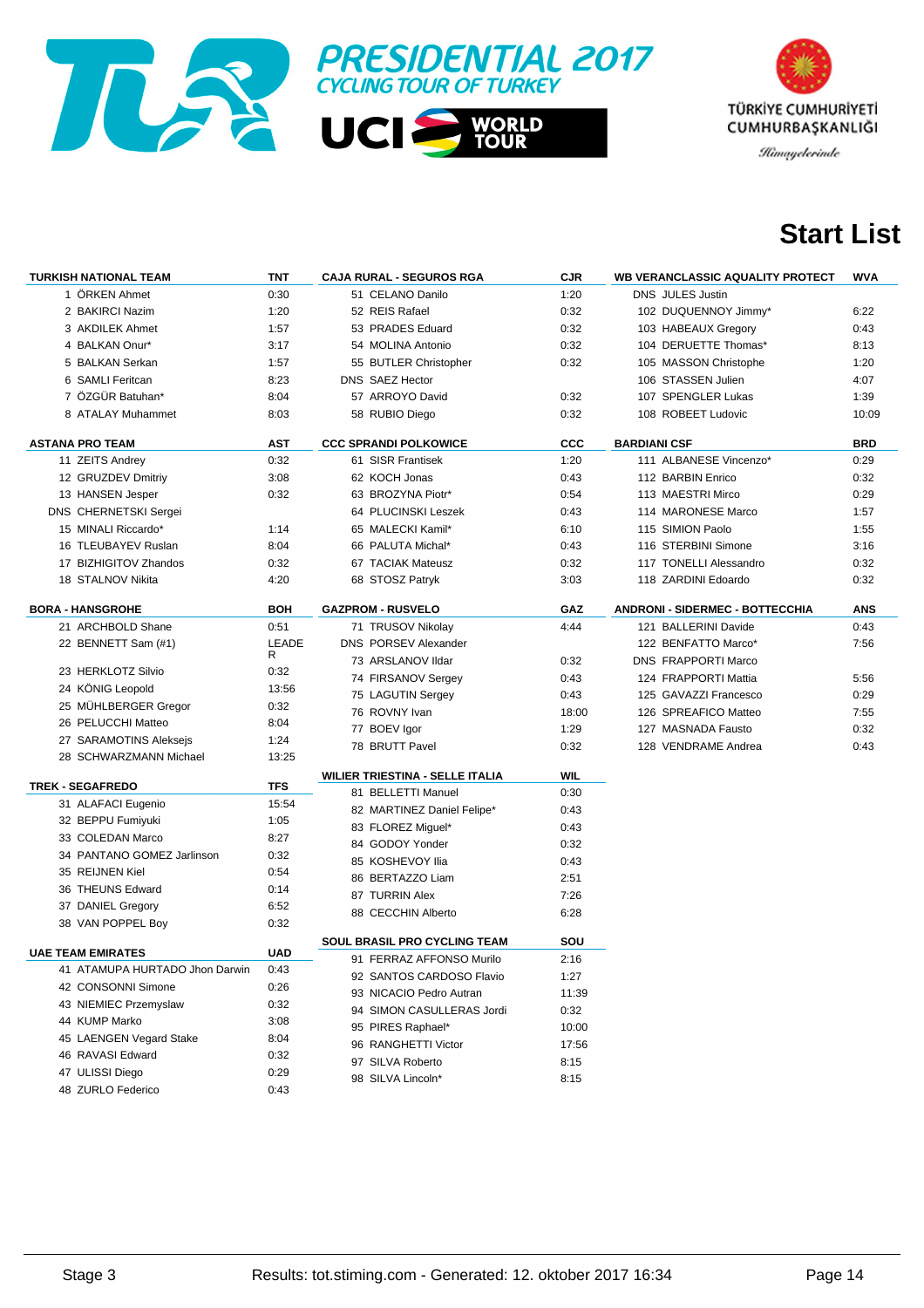



## **Start List (detailed)**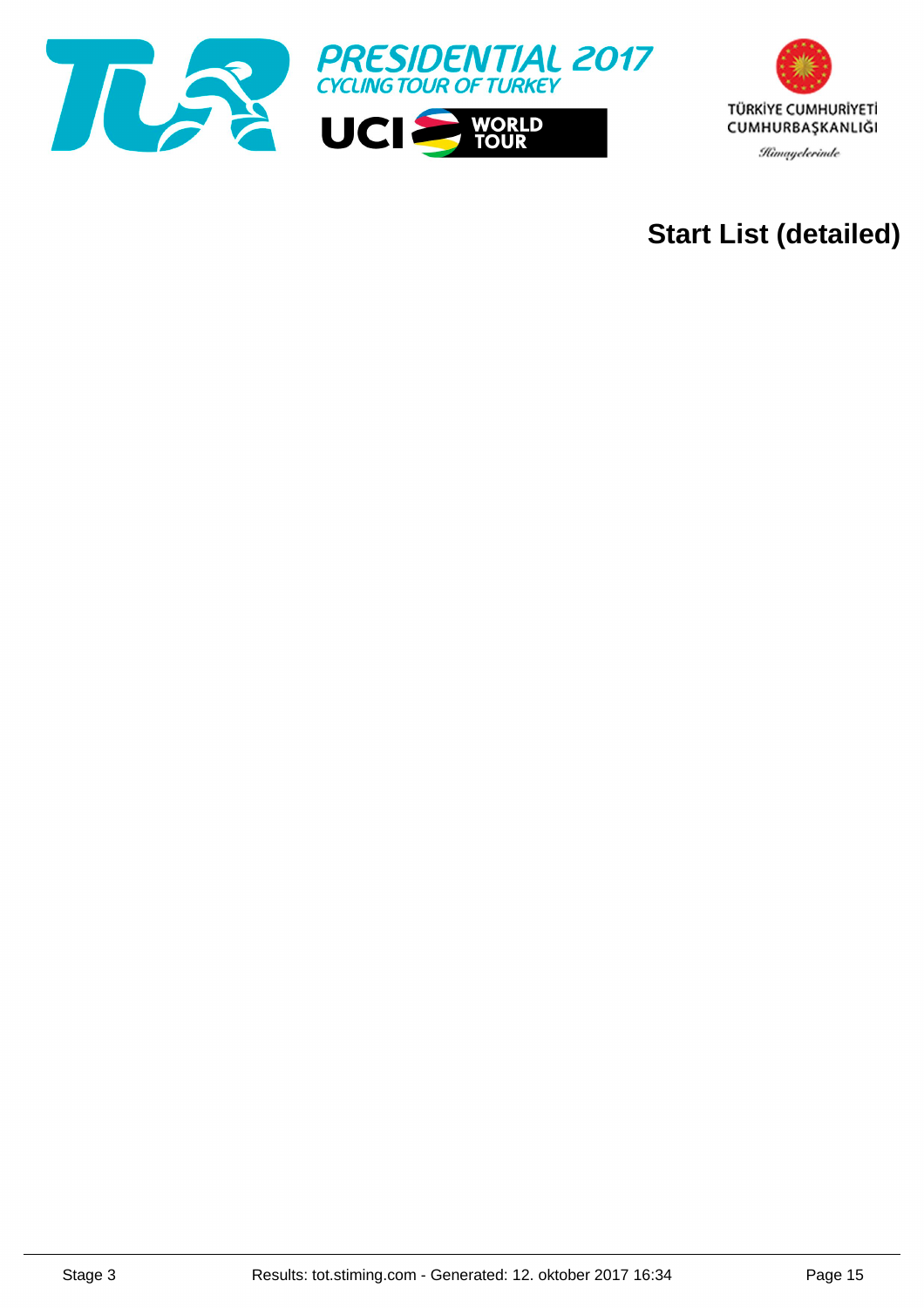



**WORLD<br>TOUR** 



|    | <b>TURKISH NATIONAL TEAM</b>                  |             | TNT        | <b>CAJA RURAL - SEGUROS RGA</b>        |             | <b>CJR</b> | <b>WB VERANCLASSIC AQUALITY PROTECT</b> |             | <b>WVA</b> |
|----|-----------------------------------------------|-------------|------------|----------------------------------------|-------------|------------|-----------------------------------------|-------------|------------|
|    | 1 ORKEN Ahmet                                 | 10007508790 | 0:30       | 51 CELANO Danilo                       | 10010991902 | 1:20       | <b>DNS JULES Justin</b>                 | 10049906480 |            |
|    | 2 BAKIRCI Nazim                               | 10005828165 | 1:20       | 52 REIS Rafael                         | 10006878900 | 0:32       | 102 DUQUENNOY Jimmy*                    | 10009806074 | 6:22       |
|    | 3 AKDILEK Ahmet                               | 10009267524 | 1:57       | 53 PRADES Eduard                       | 10006737238 | 0:32       | 103 HABEAUX Gregory                     | 10002416900 | 0:43       |
|    | 4 BALKAN Onur*                                | 10009197301 | 3:17       | 54 MOLINA Antonio                      | 10009191540 | 0:32       | 104 DERUETTE Thomas*                    | 10009365837 | 8:13       |
|    | 5 BALKAN Serkan                               | 10009712310 | 1:57       | 55 BUTLER Christopher                  | 10006919417 | 0:32       | 105 MASSON Christophe                   | 10049906682 | 1:20       |
|    | 6 SAMLI Feritcan                              | 10008683100 | 8:23       | DNS SAEZ Hector                        | 10008682793 |            | 106 STASSEN Julien                      | 10007969643 | 4:07       |
|    | 7 ÖZGÜR Batuhan*                              | 10060263252 | 8:04       | 57 ARROYO David                        | 10002526327 | 0:32       | 107 SPENGLER Lukas                      | 10007803127 | 1:39       |
|    | 8 ATALAY Muhammet                             | 10007593868 | 8:03       | 58 RUBIO Diego                         | 10006555867 | 0:32       | 108 ROBEET Ludovic                      | 10008638539 | 10:0       |
|    | MAN Filip Branko                              | 10001314938 |            | MAN Eugenio Goikoetxea                 | 10042177196 |            |                                         |             | 9          |
|    |                                               |             |            | Urreaga                                |             |            | MAN Frédéric Amorison                   | 10001544102 |            |
|    | <b>ASTANA PRO TEAM</b>                        |             | AST        | <b>CCC SPRANDI POLKOWICE</b>           |             | <b>CCC</b> | <b>BARDIANI CSF</b>                     |             | <b>BRD</b> |
|    | 11 ZEITS Andrey                               | 10004703672 | 0:32       | 61 SISR Frantisek                      | 10007503134 | 1:20       | 111 ALBANESE Vincenzo*                  | 10009505475 | 0:29       |
|    | 12 GRUZDEV Dmitriy                            | 10004828459 | 3:08       | 62 KOCH Jonas                          | 10008032287 | 0:43       | 112 BARBIN Enrico                       | 10006467860 | 0:32       |
|    | 13 HANSEN Jesper                              | 10006828174 | 0:32       | 63 BROZYNA Piotr*                      | 10009765254 | 0:54       | 113 MAESTRI Mirco                       | 10006684896 | 0:29       |
|    | DNS CHERNETSKI Sergei                         | 10006658426 |            | 64 PLUCINSKI Leszek                    | 10007994194 | 0:43       | 114 MARONESE Marco                      | 10010084344 | 1:57       |
|    | 15 MINALI Riccardo*                           | 10009027852 | 1:14       | 65 MALECKI Kamil*                      | 10008628637 | 6:10       | 115 SIMION Paolo                        | 10006904057 | 1:55       |
|    | 16 TLEUBAYEV Ruslan                           | 10003264941 | 8:04       | 66 PALUTA Michal*                      | 10007946506 | 0:43       | 116 STERBINI Simone                     | 10008696032 | 3:16       |
|    | 17 BIZHIGITOV Zhandos                         | 10007219309 | 0:32       | 67 TACIAK Mateusz                      | 10002832077 | 0:32       | 117 TONELLI Alessandro                  | 10007527786 | 0:32       |
|    | 18 STALNOV Nikita<br><b>MAN</b> Dmitri Sedoun | 10010041100 | 4:20       | 68 STOSZ Patryk                        | 10007951455 | 3:03       | 118 ZARDINI Edoardo                     | 10005658114 | 0:32       |
|    |                                               | 10001137318 |            | MAN Piotr Wadecki                      | 10001221877 |            | <b>MAN</b> Roberto Reverseri            | 10002233004 |            |
|    | <b>BORA - HANSGROHE</b>                       |             | <b>BOH</b> |                                        |             |            |                                         |             |            |
|    | 21 ARCHBOLD Shane                             | 10005506651 | 0:51       | <b>GAZPROM - RUSVELO</b>               |             | GAZ        | <b>ANDRONI - SIDERMEC - BOTTECCHIA</b>  |             | <b>ANS</b> |
|    | 22 BENNETT Sam (#1)                           | 10006599519 | LEA        | 71 TRUSOV Nikolay                      | 10002832279 | 4:44       | 121 BALLERINI Davide                    | 10008661777 | 0:43       |
|    |                                               |             | <b>DER</b> | <b>DNS PORSEV Alexander</b>            | 10005890712 |            | 122 BENFATTO Marco*                     | 10004509268 | 7:56       |
|    | 23 HERKLOTZ Silvio                            | 10007583158 | 0:32       | 73 ARSLANOV Ildar                      | 10008661272 | 0:32       | <b>DNS FRAPPORTI Marco</b>              | 10004501891 |            |
|    | 24 KÖNIG Leopold                              | 10003272217 | 13:5<br>6  | 74 FIRSANOV Sergey                     | 10002652528 | 0:43       | 124 FRAPPORTI Mattia                    | 10008672891 | 5:56       |
|    | 25 MUHLBERGER Gregor                          | 10007631557 | 0:32       | 75 LAGUTIN Sergey                      | 10002302015 | 0:43       | 125 GAVAZZI Francesco                   | 10003200475 | 0:29       |
|    | 26 PELUCCHI Matteo                            | 10005390352 | 8:04       | 76 ROVNY Ivan                          | 10003270904 | 18:0<br>0  | 126 SPREAFICO Matteo                    | 10008198201 | 7:55       |
|    | 27 SARAMOTINS Aleksejs                        | 10002879062 | 1:24       | 77 BOEV Igor                           | 10005914758 | 1:29       | 127 MASNADA Fausto                      | 10008912563 | 0:32       |
| 28 | SCHWARZMANN                                   | 10006670954 | 13:2       | 78 BRUTT Pavel                         | 10002314947 | 0:32       | 128 VENDRAME Andrea                     | 10009392412 | 0:43       |
|    | Michael                                       |             | 5          | MAN Aleksei Markov                     | 10001347472 |            | <b>MAN Alessandro Spezialetti</b>       | 10051422108 |            |
|    | <b>MAN</b> Enrico Poitschke                   | 10001631206 |            |                                        |             |            |                                         |             |            |
|    | <b>TREK - SEGAFREDO</b>                       |             | <b>TFS</b> | <b>WILIER TRIESTINA - SELLE ITALIA</b> |             | <b>WIL</b> |                                         |             |            |
|    | 31 ALAFACI Eugenio                            | 10006114620 | 15:5       | 81 BELLETTI Manuel                     | 10003073062 | 0:30       |                                         |             |            |
|    |                                               |             | 4          | 82 MARTINEZ Daniel<br>Felipe*          | 10009226401 | 0:43       |                                         |             |            |
|    | 32 BEPPU Fumiyuki                             | 10002523596 | 1:05       | 83 FLOREZ Miguel*                      | 10010984020 | 0:43       |                                         |             |            |
|    | 33 COLEDAN Marco                              | 10004739442 | 8:27       | 84 GODOY Yonder                        | 10008674208 | 0:32       |                                         |             |            |
|    | 34 PANTANO GOMEZ<br>Jarlinson                 | 10004641937 | 0:32       | 85 KOSHEVOY Ilia                       | 10006887687 | 0:43       |                                         |             |            |
|    | 35 REIJNEN Kiel                               | 10006570924 | 0:54       | 86 BERTAZZO Liam                       | 10006903754 | 2:51       |                                         |             |            |
|    | 36 THEUNS Edward                              | 10007079970 | 0:14       | 87 TURRIN Alex                         | 10008897409 | 7:26       |                                         |             |            |
|    | 37 DANIEL Gregory                             | 10007897602 | 6:52       | 88 CECCHIN Alberto                     | 10006003876 | 6:28       |                                         |             |            |
|    | 38 VAN POPPEL Boy                             | 10003322939 | 0:32       | MAN Luca Scinto                        | 10001012824 |            |                                         |             |            |
|    | MAN Dirk Demol                                | 10000861462 |            |                                        |             |            |                                         |             |            |
|    |                                               |             |            | SOUL BRASIL PRO CYCLING TEAM           |             | SOU        |                                         |             |            |
|    | <b>UAE TEAM EMIRATES</b>                      |             | <b>UAD</b> | 91 FERRAZ AFFONSO<br>Murilo            | 10006885364 | 2:16       |                                         |             |            |
|    | 41 ATAMUPA HURTADO<br>Jhon Darwin             | 10006916080 | 0:43       | 92 SANTOS CARDOSO<br>Flavio            | 10005671450 | 1:27       |                                         |             |            |
|    | 42 CONSONNI Simone                            | 10007890730 | 0:26       | 93 NICACIO Pedro Autran                | 10003232912 | 11:3       |                                         |             |            |
|    | 43 NIEMIEC Przemyslaw                         | 10001426890 | 0:32       |                                        |             | 9          |                                         |             |            |
|    | 44 KUMP Marko                                 | 10004611726 | 3:08       | 94 SIMON CASULLERAS<br>Jordi           | 10006489987 | 0:32       |                                         |             |            |
|    | 45 LAENGEN Vegard Stake 10006535356           |             | 8:04       | 95 PIRES Raphael*                      | 10015145017 | 10:0       |                                         |             |            |
|    | 46 RAVASI Edward                              | 10009703620 | 0:32       |                                        |             | 0          |                                         |             |            |
|    | 47 ULISSI Diego                               | 10005467952 | 0:29       | 96 RANGHETTI Victor                    | 10023467415 | 17:5       |                                         |             |            |
|    | 48 ZURLO Federico                             | 10007585077 | 0:43       |                                        |             | 6          |                                         |             |            |
|    | <b>MAN Bruno Vicino</b>                       | 10035836531 |            | 97 SILVA Roberto                       | 10003233417 | 8:15       |                                         |             |            |
|    |                                               |             |            | 98 SILVA Lincoln*                      | 10015763692 | 8:15       |                                         |             |            |
|    |                                               |             |            | MAN Benedito Tadeu                     | 10054881974 |            |                                         |             |            |